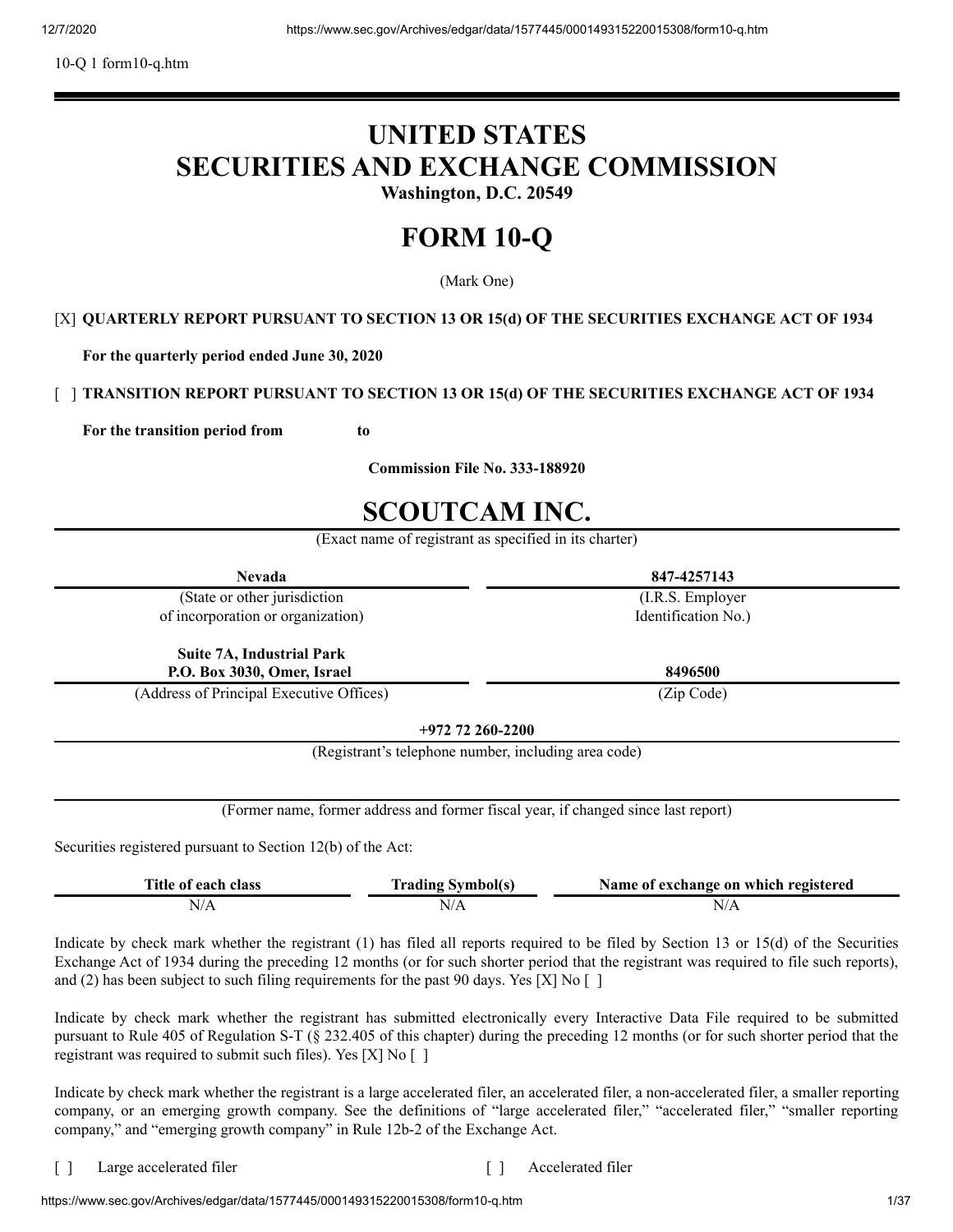12/7/2020 https://www.sec.gov/Archives/edgar/data/1577445/000149315220015308/form10-q.htm

- 
- [X] Non-accelerated filer [X] Smaller reporting company
	- [ ] Emerging growth company

If an emerging growth company, indicate by check mark if the registrant has elected not to use the extended transition period for complying with any new or revised financial accounting standards provided pursuant to Section 13(a) of the Exchange Act. [ ]

Indicate by check mark whether the registrant is a shell company (as defined in Rule 12b-2 of the Exchange Act). Yes [ ] No [X]

As of June 30, 2020, the registrant had 33,764,128 shares of common stock, par value \$0.001, of the registrant issued and outstanding.

As used in this Quarterly Report and unless otherwise indicated, the terms "ScoutCam," "we," "us," "our," or "our Company" refer to ScoutCam Inc. Unless otherwise specified, all dollar amounts are expressed in United States dollars.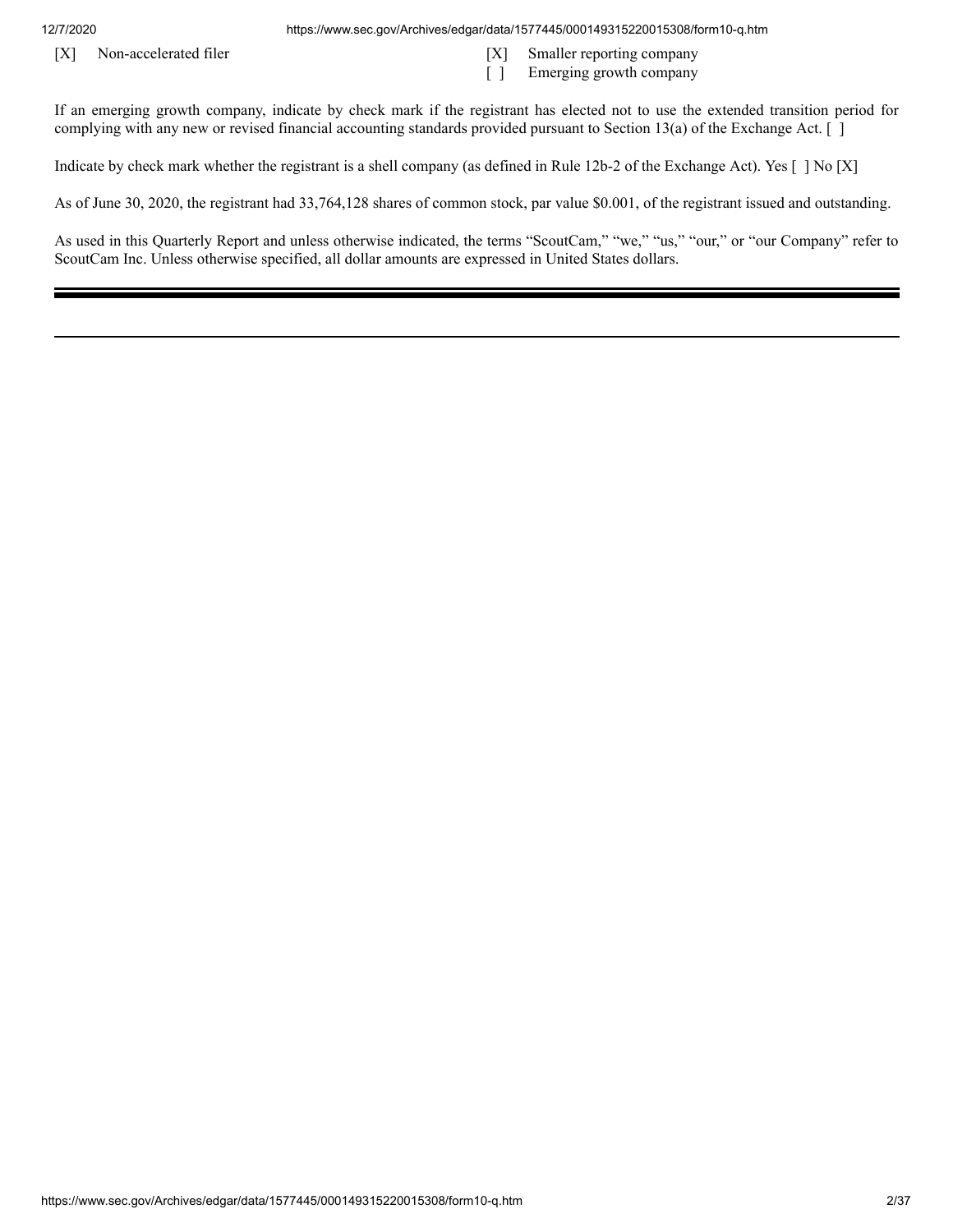- 2 -

## **SCOUTCAM INC.**

# **QUARTERLY REPORT ON FORM 10-Q**

# **TABLE OF CONTENTS**

|                   |                                                                                       | Page           |
|-------------------|---------------------------------------------------------------------------------------|----------------|
|                   | <b>Cautionary Note Regarding Forward-Looking Statements</b>                           | 3              |
|                   | PART 1-FINANCIAL INFORMATION                                                          |                |
| Item 1.           | <b>Consolidated Financial Statements (unaudited)</b>                                  | $\overline{4}$ |
|                   | <b>Consolidated Balance Sheets</b>                                                    | 5              |
|                   | <b>Consolidated Statements of Comprehensive Loss</b>                                  | 7              |
|                   | <b>Statements of Stockholders' Equity</b>                                             | 8              |
|                   | <b>Consolidated Statements of Cash Flows</b>                                          | 10             |
|                   | <b>Notes to Consolidated Financial Statements</b>                                     | 11             |
| Item 2.           | Management's Discussion and Analysis of Financial Condition and Results of Operations | 21             |
| Item 3.           | Quantitative and Qualitative Disclosures about Market Risk                            | 26             |
| Item 4.           | <b>Control and Procedures</b>                                                         | 26             |
|                   | PART II-OTHER INFORMATION                                                             |                |
| Item 1A.          | <b>Risk Factors</b>                                                                   | 27             |
| Item 6.           | Exhibits                                                                              | 28             |
| <b>SIGNATURES</b> |                                                                                       | 29             |
|                   |                                                                                       |                |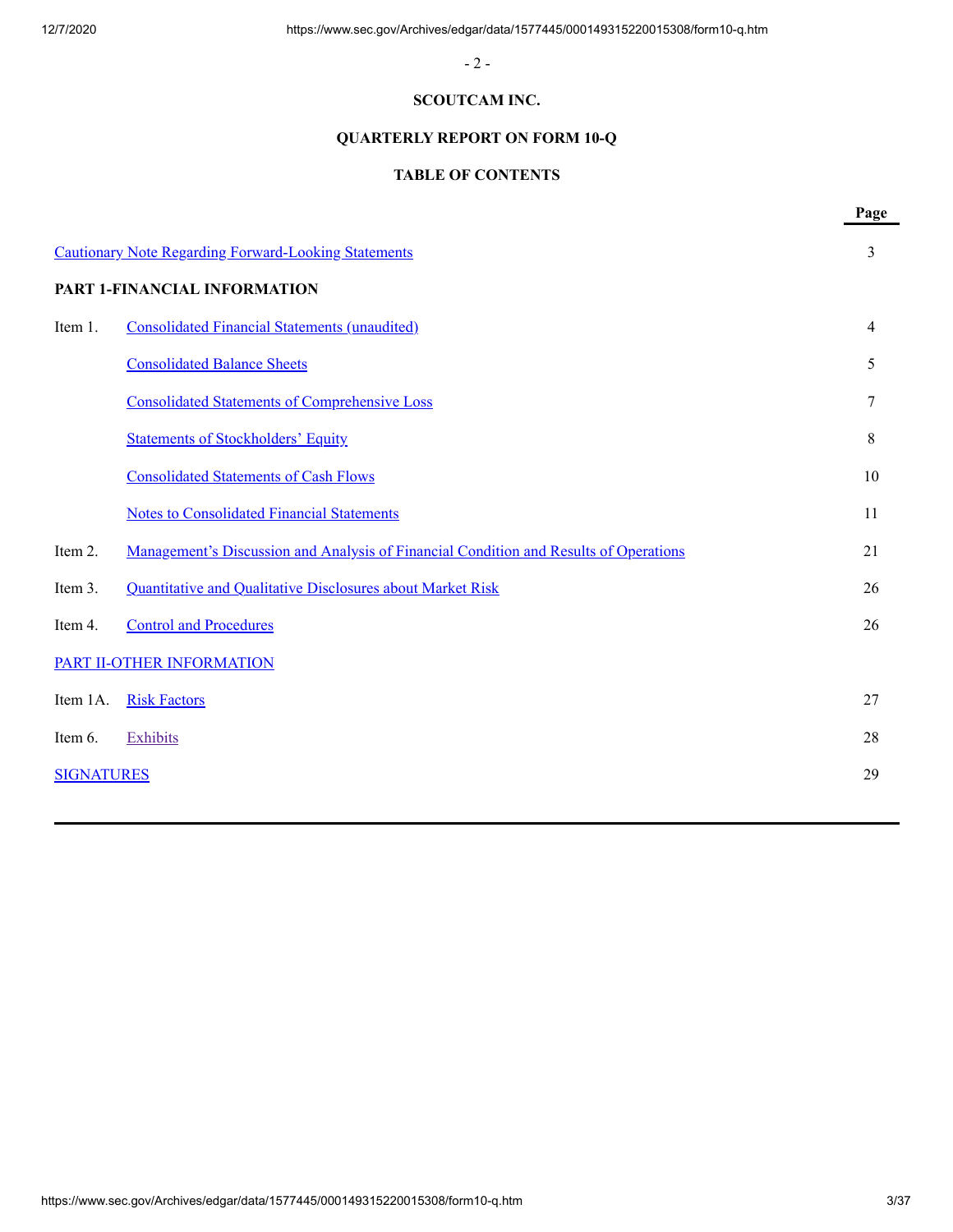- 3 -

#### **CAUTIONARY NOTE REGARDING FORWARD-LOOKING STATEMENTS**

<span id="page-3-0"></span>Certain information set forth in this Quarterly Report on Form 10-Q, including in Item 2, "Management's Discussion and Analysis of Financial Condition and Results of Operations" and elsewhere herein may address or relate to future events and expectations and as such constitutes "forward-looking statements" within the meaning of the Private Securities Litigation Reform Act of 1995. Statements which are not historical reflect our current expectations and projections about our future results, performance, liquidity, financial condition, prospects and opportunities and are based upon information currently available to us and our management and their interpretation of what is believed to be significant factors affecting our business, including many assumptions regarding future events.

Forward-looking statements, which involve assumptions and describe our future plans, strategies, and expectations, are generally identifiable by use of the words "may," "should," "would," "could," "scheduled," "expect," "anticipate," "estimate," "believe," "intend," "seek," or "project" or the negative of these words or other variations on these words or comparable terminology. Actual results, performance, liquidity, financial condition and results of operations, prospects and opportunities could differ materially and perhaps substantially from those expressed in, or implied by, these forward-looking statements as a result of various risks, uncertainties and other factors. These statements may be found under the section of our Annual Report on Form 10-K for the year ended December 31, 2019 (filed on March 16, 2020) entitled "Risk Factors" as well as in our other public filings.

In light of these risks and uncertainties, and especially given the start-up nature of our business, there can be no assurance that the forward-looking statements contained herein will in fact occur. Readers should not place undue reliance on any forward-looking statements. Except as expressly required by the federal securities laws, we undertake no obligation to publicly update or revise any forward-looking statements, whether as a result of new information, future events, changed circumstances or any other reason.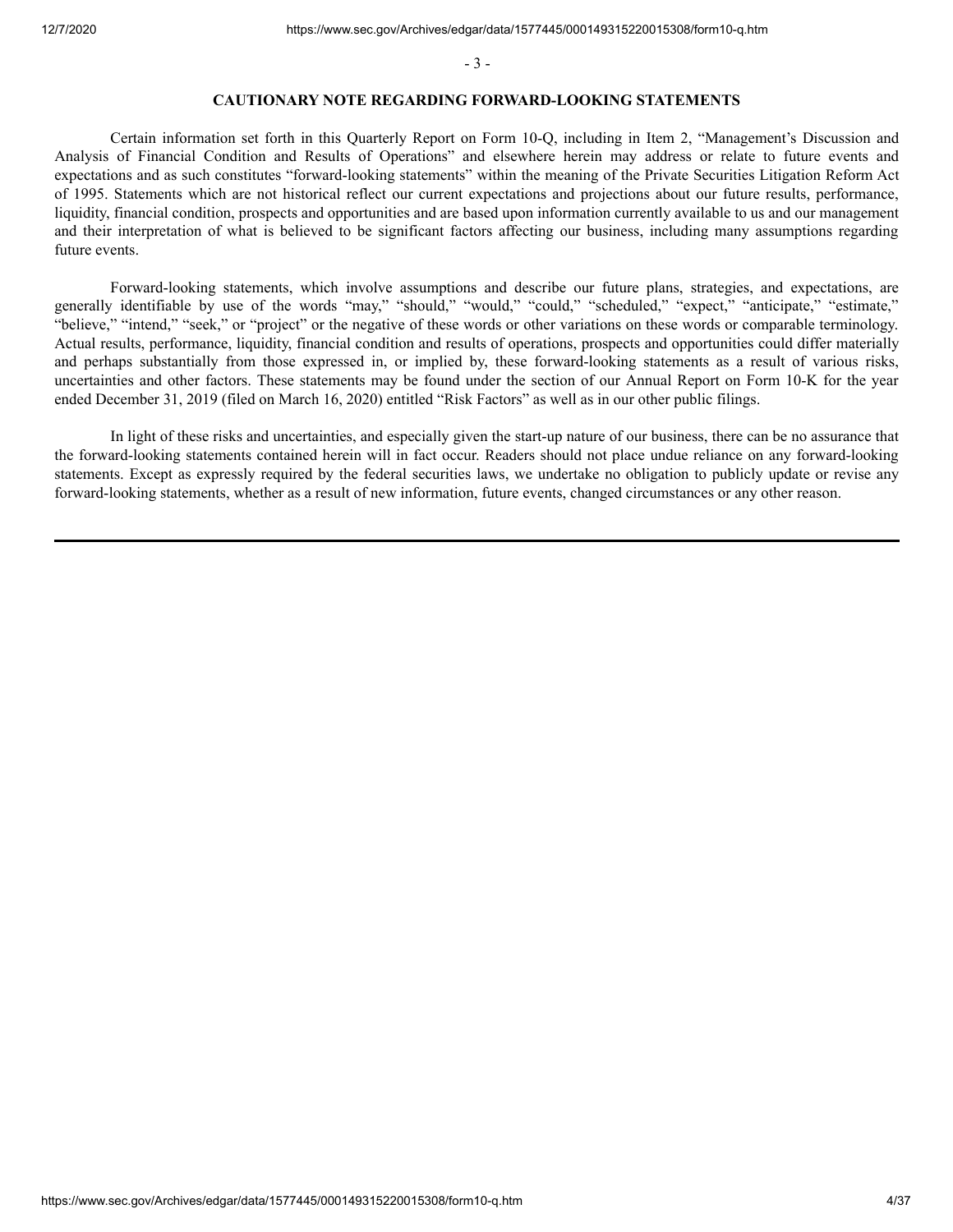- 4 -

# **SCOUTCAM INC.**

INTERIM FINANCIAL STATEMENTS

AS OF JUNE 30, 2020

# **SCOUTCAM INC.**

<span id="page-4-0"></span>

|                                                                                                 | <b>Page</b> |
|-------------------------------------------------------------------------------------------------|-------------|
| Interim Financial Statements – in US Dollars (USD) in thousands                                 |             |
| Interim Condensed Consolidated Balance Sheets (unaudited)                                       |             |
| Interim Condensed Consolidated Statements of Operations (unaudited)                             |             |
| <b>Interim Condensed Consolidated Statements of Changes in Shareholders' Equity (unaudited)</b> |             |
| <b>Interim Condensed Consolidated Statements of Cash Flows (unaudited)</b>                      | 10          |
| Notes to the Interim Condensed Consolidated Financial Statements                                | 11          |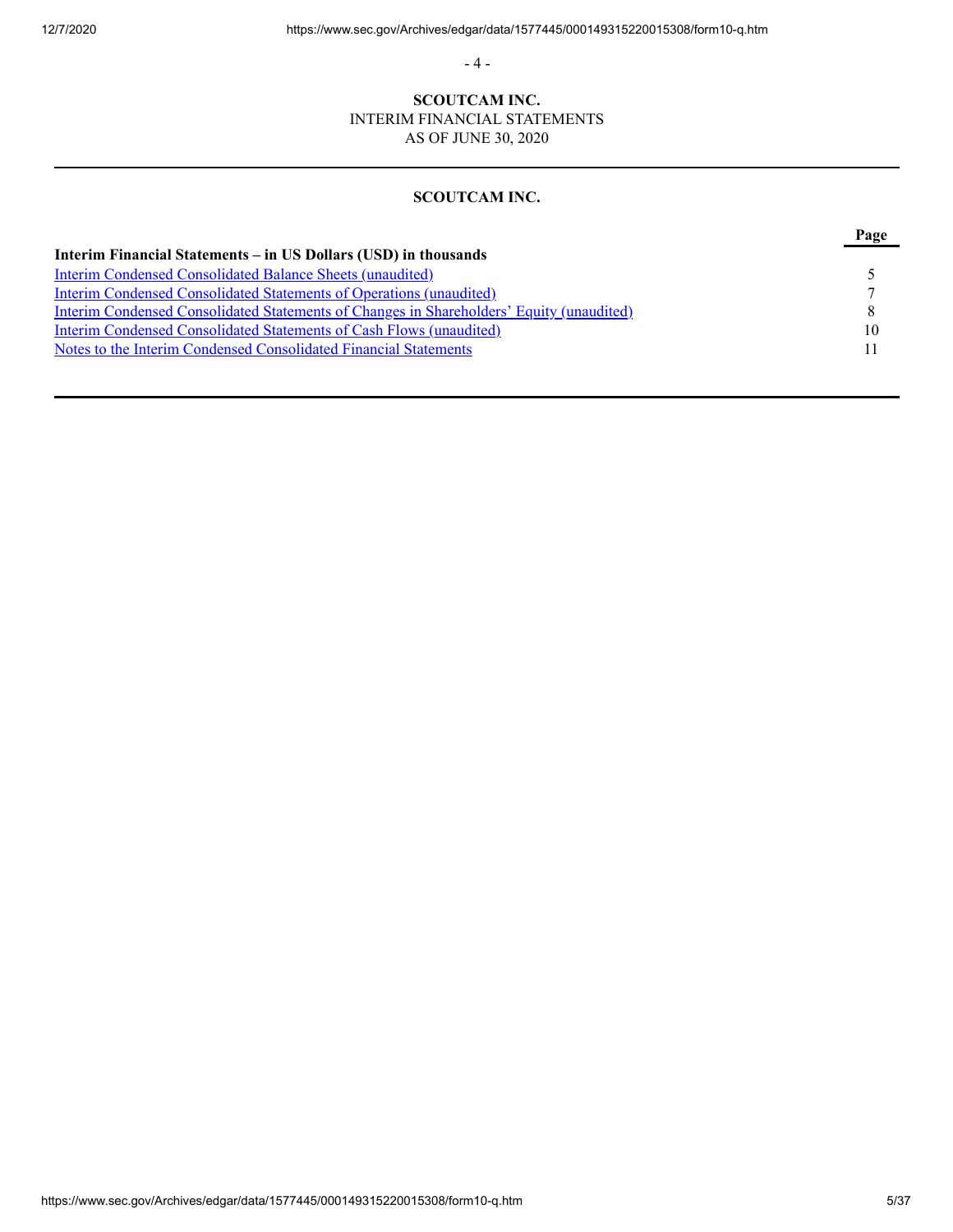- 5 -

## **SCOUTCAM INC.**

# INTERIM CONDENSED CONSOLIATED BALANCE SHEETS

<span id="page-5-0"></span>

|                                     | <b>June 30,</b><br>2020 | December 31,<br>2019<br><b>Audited</b> |  |
|-------------------------------------|-------------------------|----------------------------------------|--|
|                                     | <b>Unaudited</b>        |                                        |  |
|                                     | <b>USD</b> in thousands |                                        |  |
| <b>Assets</b>                       |                         |                                        |  |
| <b>CURRENT ASSETS:</b>              |                         |                                        |  |
| Cash and cash equivalents           | 3,608                   | 3,245                                  |  |
| Accounts receivables                | 26                      | 22                                     |  |
| Inventory                           | 1,239                   | 900                                    |  |
| Parent company                      | 143                     | 73                                     |  |
| Other current assets                | 332                     | 78                                     |  |
|                                     | 5,348                   | 4,318                                  |  |
| <b>NON-CURRENT ASSETS:</b>          |                         |                                        |  |
| Property and equipment, net         | 253                     | 59                                     |  |
| Operating lease right-of-use assets | 94                      | 53                                     |  |
| Severance pay asset                 | 314                     | 327                                    |  |
|                                     | 661                     | 439                                    |  |
| <b>TOTAL ASSETS</b>                 | 6,009                   | 4,757                                  |  |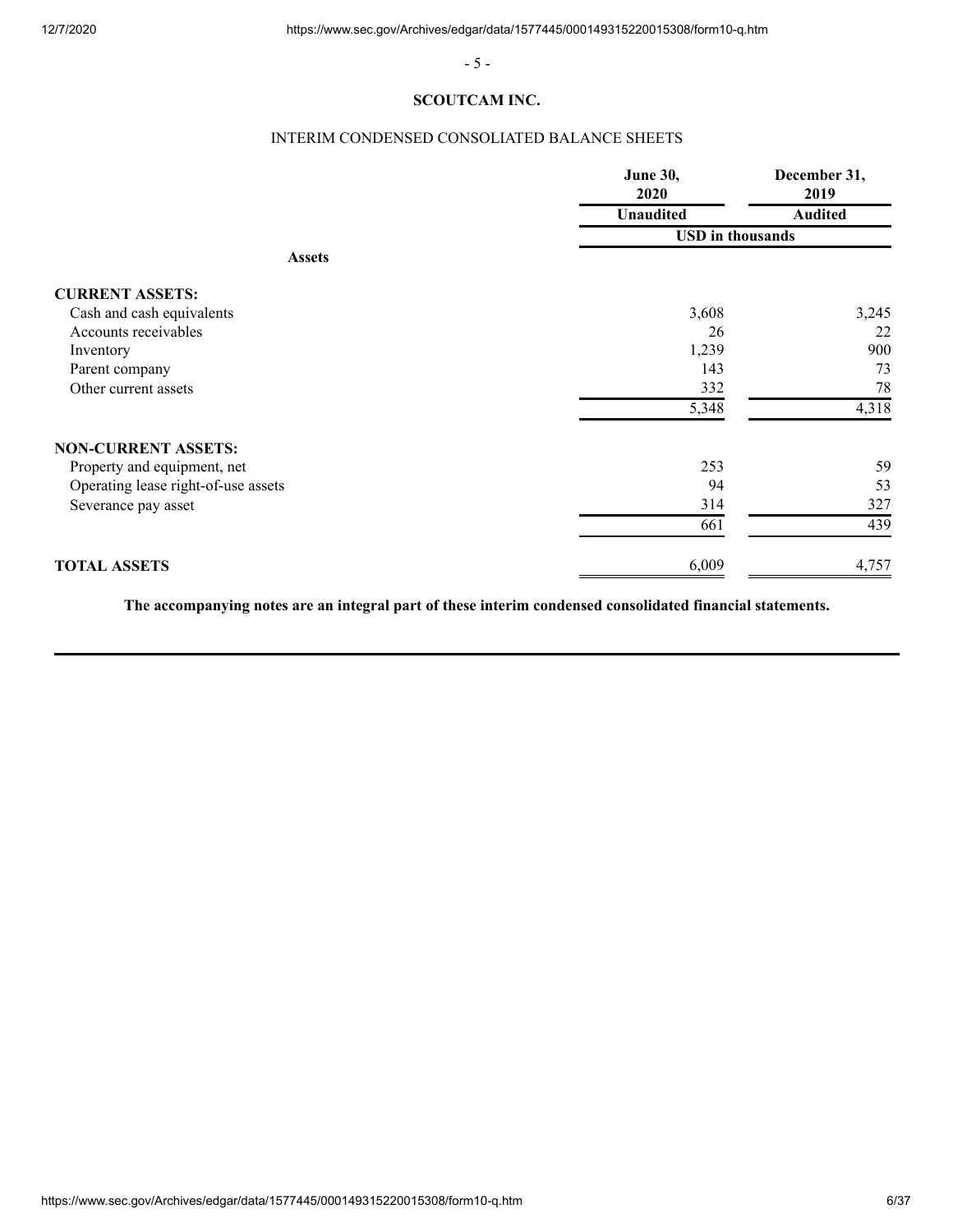- 6 -

## **SCOUTCAM INC.**

# INTERIM CONDENSED CONSOLIDATED BALANCE SHEETS (CONTINUED)

|                                                                             | <b>June 30,</b><br>2020 | December 31,<br>2019 |
|-----------------------------------------------------------------------------|-------------------------|----------------------|
|                                                                             | <b>Unaudited</b>        | <b>Audited</b>       |
|                                                                             | <b>USD</b> in thousands |                      |
| Liabilities and shareholders' equity                                        |                         |                      |
| <b>CURRENT LIABILITIES:</b>                                                 |                         |                      |
| Accounts payables                                                           | 168                     | 35                   |
| Loan from Parent company                                                    |                         | 500                  |
| Contract liabilities                                                        | 672                     | 502                  |
| Operating lease liabilities - short term                                    | 43                      | 24                   |
| Accrued compensation expenses                                               | 333                     | 297                  |
| Other accrued expenses                                                      | 196                     | 552                  |
|                                                                             | 1,412                   | 1,910                |
| <b>NON-CURRENT LIABILITIES:</b>                                             |                         |                      |
| Operating lease liabilities - long term                                     | 51                      | 29                   |
| Liability for severance pay                                                 | 297                     | 296                  |
|                                                                             | 348                     | 325                  |
| <b>TOTAL LIABILITIES</b>                                                    | 1,760                   | 2,235                |
| <b>SHAREHOLDERS' EQUITY:</b>                                                |                         |                      |
| Ordinary shares Common stock, \$0.001 par value; 75,000,000 shares          |                         |                      |
| authorized, 33,764,128 and 26,884,921 shares issued and outstanding at June |                         |                      |
| 30, 2020 and December 31, 2019, respectively                                | 34                      | 27                   |
| Additional paid-in capital                                                  | 8,238                   | 4,135                |
| Accumulated deficit                                                         | (4,023)                 | (1,640)              |
| TOTAL SHAREHOLDERS' EQUITY                                                  | 4,249                   | 2,522                |
| TOTAL LIABILITIES AND SHAREHOLDERS' EQUITY                                  | 6,009                   | 4,757                |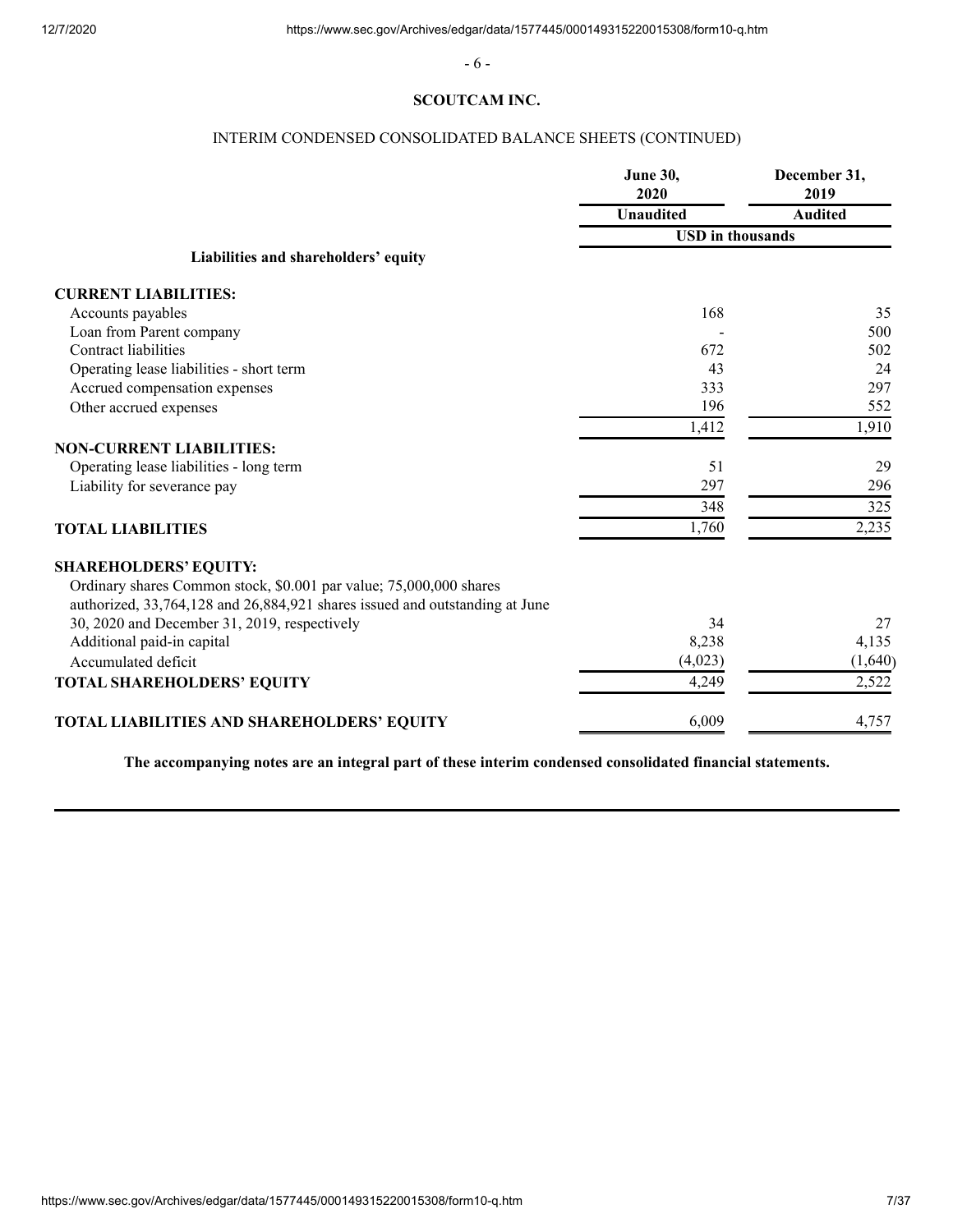- 7 -

## **SCOUTCAM INC.**

# <span id="page-7-0"></span>INTERIM CONDENSED CONSOLIDATED STATEMENTS OF OPERATIONS AND COMPREHENSIVE LOSS

|                                                                       | Six months ended<br><b>June 30,</b> |                                          | Three months ended<br><b>June 30,</b> |        |
|-----------------------------------------------------------------------|-------------------------------------|------------------------------------------|---------------------------------------|--------|
|                                                                       | 2020                                | 2019                                     | 2020                                  | 2019   |
|                                                                       |                                     | <b>Unaudited</b>                         |                                       |        |
|                                                                       |                                     | USD in thousands (except per share data) |                                       |        |
| <b>Revenues:</b>                                                      |                                     |                                          |                                       |        |
| Products                                                              | 74                                  | 59                                       | 34                                    | 35     |
| Services                                                              |                                     | 85                                       |                                       | 85     |
|                                                                       | 74                                  | 144                                      | 34                                    | 120    |
| <b>Cost of revenues:</b>                                              |                                     |                                          |                                       |        |
| Products                                                              | 281                                 | 219                                      | 151                                   | 110    |
| Services                                                              |                                     | 85                                       |                                       | 85     |
|                                                                       | 281                                 | 304                                      | 151                                   | 195    |
| <b>Gross Loss</b>                                                     | (207)                               | (160)                                    | (117)                                 | (75)   |
| Research and development expenses                                     | 370                                 | 141                                      | 115                                   | 54     |
| Sales and marketing expenses                                          | 188                                 | 84                                       | 136                                   | 43     |
| General and administrative expenses                                   | 1,680                               | 292                                      | 568                                   | 176    |
| <b>Operating loss</b>                                                 | (2, 445)                            | (677)                                    | (936)                                 | (348)  |
| Financing income (expenses), net                                      | 62                                  | (14)                                     | (34)                                  | (14)   |
| <b>Net Loss</b>                                                       | (2, 383)                            | (691)                                    | (970)                                 | (362)  |
| Net loss per ordinary share (basic and                                |                                     |                                          |                                       |        |
| diluted, USD)                                                         | (0.08)                              | (0.04)                                   | (0.03)                                | (0.02) |
| Weighted average ordinary shares (basic<br>and diluted, in thousands) | 29,185                              | 16,131                                   | 30,880                                | 16,131 |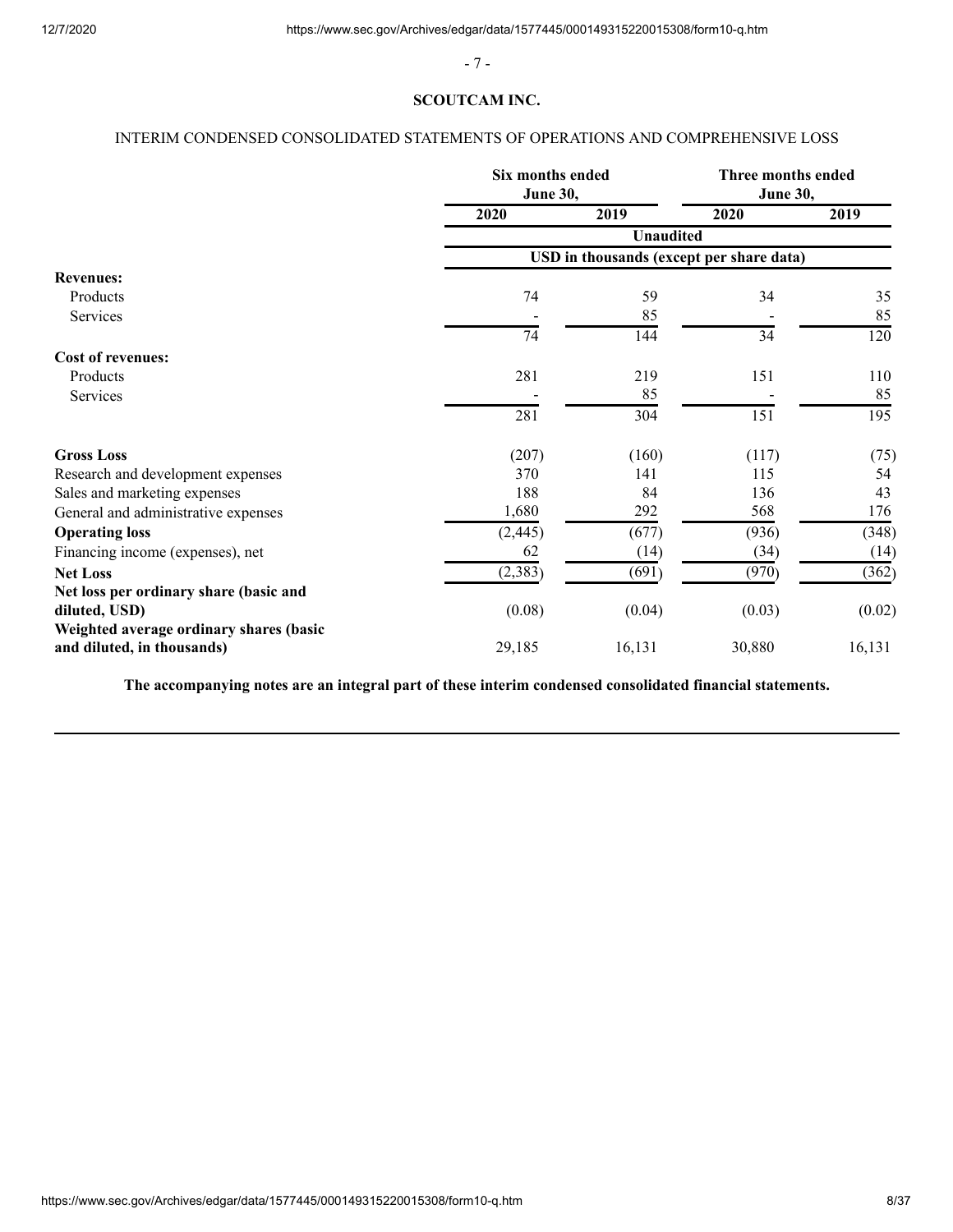- 8 -

## **SCOUTCAM INC.**

# INTERIM CONDENSED CONSOLIDATED STATEMENTS OF CHANGES IN SHAREHOLDERS' EQUITY

# <span id="page-8-0"></span>**Six Months Ended June 30, 2020**

|                                          | <b>Ordinary shares</b> |                         |        | <b>Additional</b><br>paid-in | Accumulated | <b>Total</b><br>Shareholders' |
|------------------------------------------|------------------------|-------------------------|--------|------------------------------|-------------|-------------------------------|
|                                          | <b>Number</b>          |                         | Amount | capital                      | deficit     | equity                        |
|                                          | in thousands           | <b>USD</b> in thousands |        |                              |             |                               |
| <b>Balance at January 1, 2020</b>        | 26,885                 | S                       | 27     | 4,135                        | (1,640)     | 2,522                         |
| Issuance of shares and warrants          | 6,092                  | S                       | 6      | 2,852                        |             | 2,858                         |
| Stock based compensation                 |                        |                         |        | 871                          |             | 871                           |
| Conversion of a loan from Parent company | 787                    | S                       |        | 380                          |             | 381                           |
| Net loss                                 |                        |                         |        |                              | (2,383)     | (2,383)                       |
| <b>Balance at June 30, 2020</b>          | 33.764                 | \$.                     | 34     | 8,238                        | (4,023)     | 4.249                         |

# **Three Months Ended June 30, 2020**

|                                          | <b>Ordinary shares</b> |               |        | <b>Additional</b><br>paid-in | Accumulated | <b>Total</b><br>Shareholders' |
|------------------------------------------|------------------------|---------------|--------|------------------------------|-------------|-------------------------------|
|                                          | <b>Number</b>          |               | Amount | capital                      | deficit     | <b>Equity</b>                 |
|                                          | in thousands           |               |        | <b>USD</b> in thousands      |             |                               |
| <b>Balance at April 1, 2020</b>          | 28,845                 | S             | 29     | 5,743                        | (3,053)     | 2,719                         |
| Issuance of shares and warrants          | 4,132                  |               | 4      | 1,945                        |             | 1,949                         |
| Stock based compensation                 |                        |               |        | 170                          |             | 170                           |
| Conversion of a loan from Parent company | 787                    | <sup>\$</sup> |        | 380                          |             | 381                           |
| Net loss                                 |                        |               |        |                              | (970)       | (970)                         |
| Balance at June 30, 2020                 | 33,764                 | \$            | 34     | 8,238                        | (4,023)     | 4.249                         |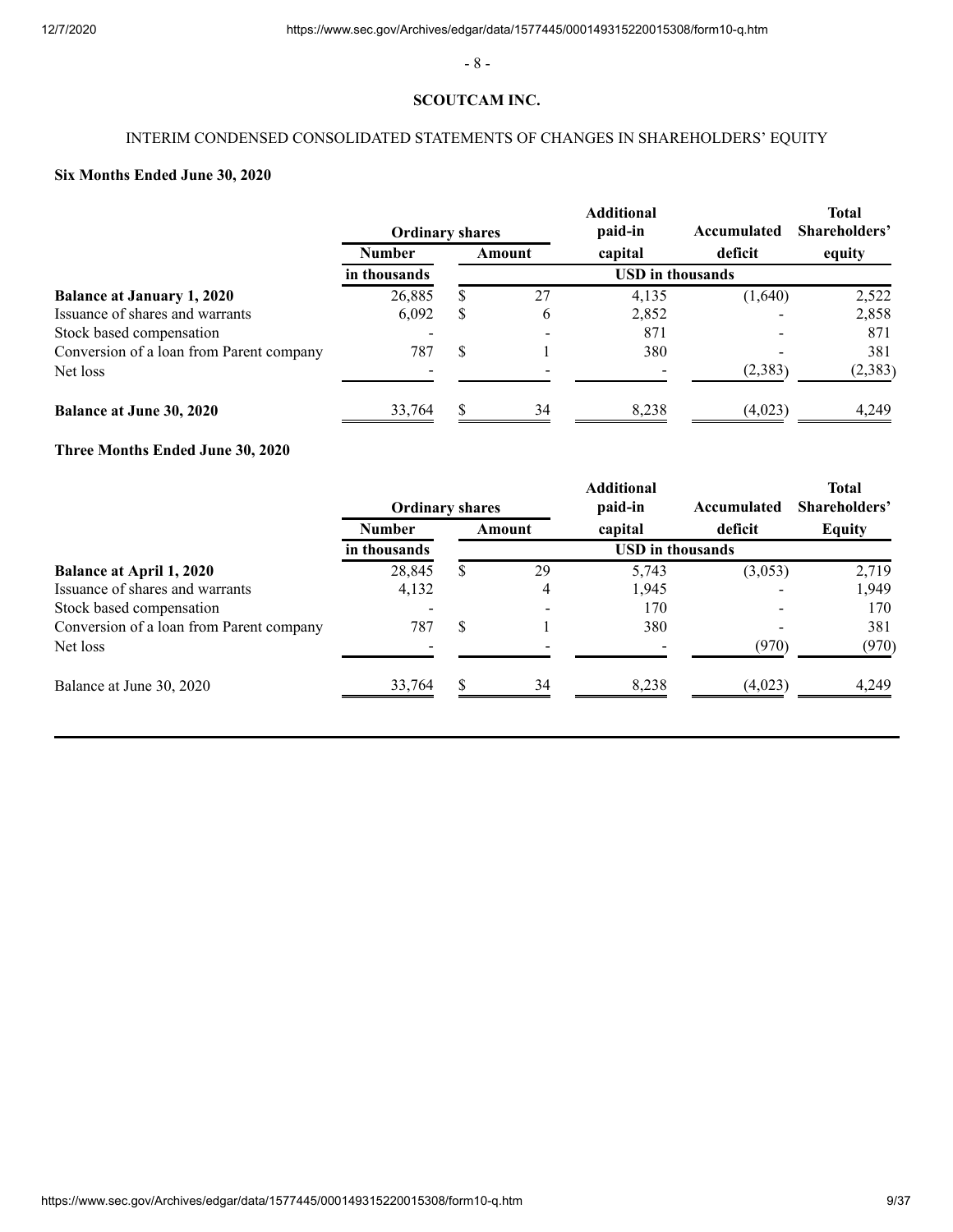- 9 -

## **SCOUTCAM INC.**

# INTERIM CONDENSED CONSOLIDATED STATEMENTS OF CHANGES IN SHAREHOLDERS' EQUITY

# **Six Months Ended June 30, 2019**

|                                   | <b>Ordinary shares</b> |        | <b>Additional</b><br>paid-in | Parent<br>company | Accumulated | <b>Total</b><br>Shareholders' |
|-----------------------------------|------------------------|--------|------------------------------|-------------------|-------------|-------------------------------|
|                                   | <b>Number</b>          | Amount | capital                      | deficit           | deficit     | Equity                        |
|                                   | in thousands           |        | <b>USD</b> in thousands      |                   |             |                               |
| <b>Balance at January 1, 2019</b> | 16,131                 | 16     | (16)                         | (118)             |             | (118)                         |
| Capital contribution from         |                        |        |                              |                   |             |                               |
| Parent company                    |                        |        | 467                          |                   |             | 467                           |
| Consummation of the Carve-        |                        |        |                              |                   |             |                               |
| out                               |                        |        | 207                          | (207)             |             |                               |
| Stock based compensation          |                        |        | 3                            |                   |             | 3                             |
| Net transfer from Parent          |                        |        |                              |                   |             |                               |
| company                           |                        |        |                              | 514               |             | 514                           |
| Net loss                          |                        |        |                              | (189)             | (502)       | (691)                         |
| <b>Balance at June 30, 2019</b>   | 16,131                 | 16     | 661                          |                   | (502)       | 175                           |

## **Three Months Ended June 30, 2019**

|                                 | <b>Ordinary shares</b> |        | <b>Additional</b><br>paid-in | Parent<br>company       | Accumulated | <b>Total</b><br>Shareholders' |
|---------------------------------|------------------------|--------|------------------------------|-------------------------|-------------|-------------------------------|
|                                 | <b>Number</b>          | Amount | capital                      | deficit                 | deficit     | <b>Equity</b>                 |
|                                 | in thousands           |        |                              | <b>USD</b> in thousands |             |                               |
| <b>Balance at April 1, 2019</b> | 16,131                 | 16     | 281                          |                         | (140)       | 157                           |
| Capital contribution from       |                        |        |                              |                         |             |                               |
| Parent company                  |                        |        | 377                          |                         |             | 377                           |
| Stock based compensation        |                        |        |                              |                         |             | 3                             |
| Net loss                        |                        |        |                              |                         | (362)       | (362)                         |
| <b>Balance at June 30, 2019</b> | 16,131                 | 16     | 661                          |                         | (502)       | 175                           |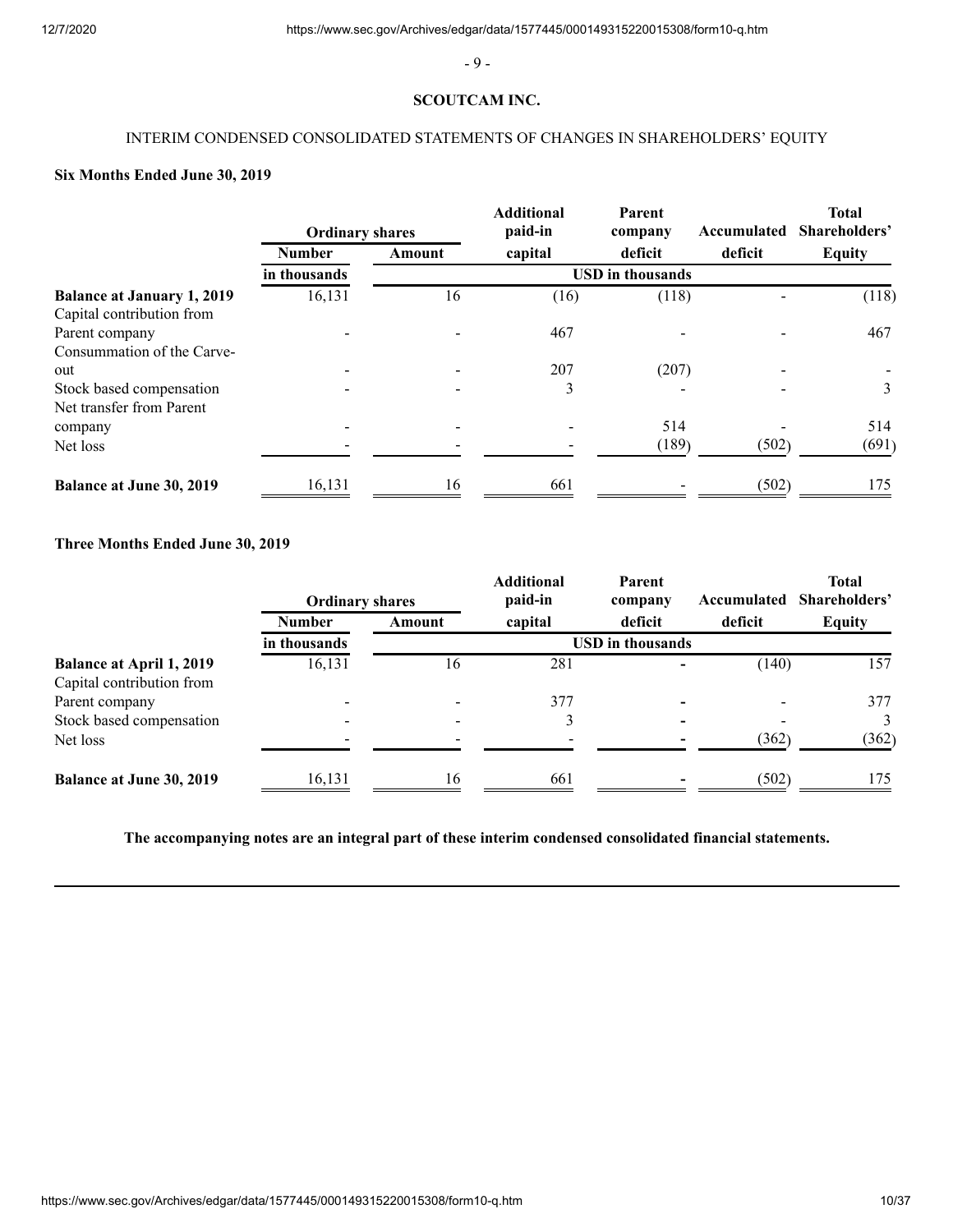- 10 -

## **SCOUTCAM INC.**

## INTERIM CONDENSED CONOLIDATED STATEMENTS OF CASH FLOWS

<span id="page-10-0"></span>

|                                                                               | Six months ended<br>June 30, |                         | Three months ended<br>June 30, |       |
|-------------------------------------------------------------------------------|------------------------------|-------------------------|--------------------------------|-------|
|                                                                               | 2020                         | 2019                    | 2020                           | 2019  |
|                                                                               |                              | <b>Unaudited</b>        |                                |       |
|                                                                               |                              | <b>USD</b> in thousands |                                |       |
| <b>CASH FLOWS FROM OPERATING ACTIVITIES:</b>                                  |                              |                         |                                |       |
| Net loss                                                                      | (2, 383)                     | (691)                   | (970)                          | (362) |
| Adjustments to reconcile net loss to net cash used in<br>operations:          |                              |                         |                                |       |
| Depreciation                                                                  | 27                           | 1                       | 16                             |       |
| Other non-cash items                                                          | 14                           | 19                      | (25)                           |       |
| Share based compensation                                                      | 837                          |                         | 155                            |       |
| Loss (Profit) from exchange differences on cash and cash                      |                              |                         |                                |       |
| equivalents                                                                   | (84)                         |                         | 12                             |       |
| <b>CHANGES IN OPERATING ASSET AND LIABILITY</b><br><b>ITEMS:</b>              |                              |                         |                                |       |
| Accounts receivable                                                           | (4)                          | 73                      | (14)                           | (14)  |
| Inventory                                                                     | (302)                        | (309)                   | (177)                          | (91)  |
| Parent company                                                                | (111)                        | (102)                   | (95)                           | (26)  |
| Other current assets                                                          | (254)                        | (87)                    | (201)                          | (116) |
| Accounts payables                                                             | 133                          | 87                      | 128                            | 105   |
| <b>Contract liabilities</b>                                                   | 170                          | 5                       | 126                            | 5     |
| Accrued compensation expenses                                                 | 36                           | 88                      | 60                             | 80    |
| Other accrued expenses                                                        | (356)                        | 17                      | (155)                          | 34    |
| Net cash flows used in operating activities                                   | (2,277)                      | (899)                   | (1,140)                        | (385) |
| CASH FLOWS FROM INVESTING ACTIVITIES:                                         |                              |                         |                                |       |
| Purchase of property and equipment                                            | (221)                        |                         | (36)                           |       |
| Net cash flows used in investing activities                                   | (221)                        |                         | (36)                           |       |
| <b>CASH FLOWS FROM FINANCING ACTIVITIES:</b>                                  |                              |                         |                                |       |
| Loan repayment to Parent company                                              | (81)                         |                         |                                |       |
| Transfer from Parent company                                                  |                              | 514                     |                                | 377   |
| Capital Contribution from Parent company                                      |                              | 467                     |                                |       |
| Proceeds from issuance of shares and warrants                                 | 2,858                        |                         | 1,949                          |       |
| Net cash flows provided by financing activities                               | 2,777                        | 981                     | 1,949                          | 377   |
| PROFIT (LOSS) FROM EXCHANGE DIFFERENCES                                       |                              |                         |                                |       |
| ON CASH AND CASH EQUIVALENTS                                                  | 84                           |                         | (12)                           |       |
| <b>INCREASE (DECREASE) IN CASH AND CASH</b>                                   |                              |                         |                                |       |
| <b>EQUIVALENTS</b>                                                            | 363                          | 82                      | 761                            | (8)   |
| <b>BALANCE OF CASH AND CASH EQUIVALENTS</b>                                   |                              |                         |                                |       |
| AT THE BEGINNING OF THE PERIOD<br><b>BALANCE OF CASH AND CASH EQUIVALENTS</b> | 3,245                        |                         | 2,847                          | 90    |
| AT THE END OF THE PERIOD                                                      | 3,608                        | 82                      | 3,608                          | 82    |
|                                                                               |                              |                         |                                |       |

**Non cash activities -**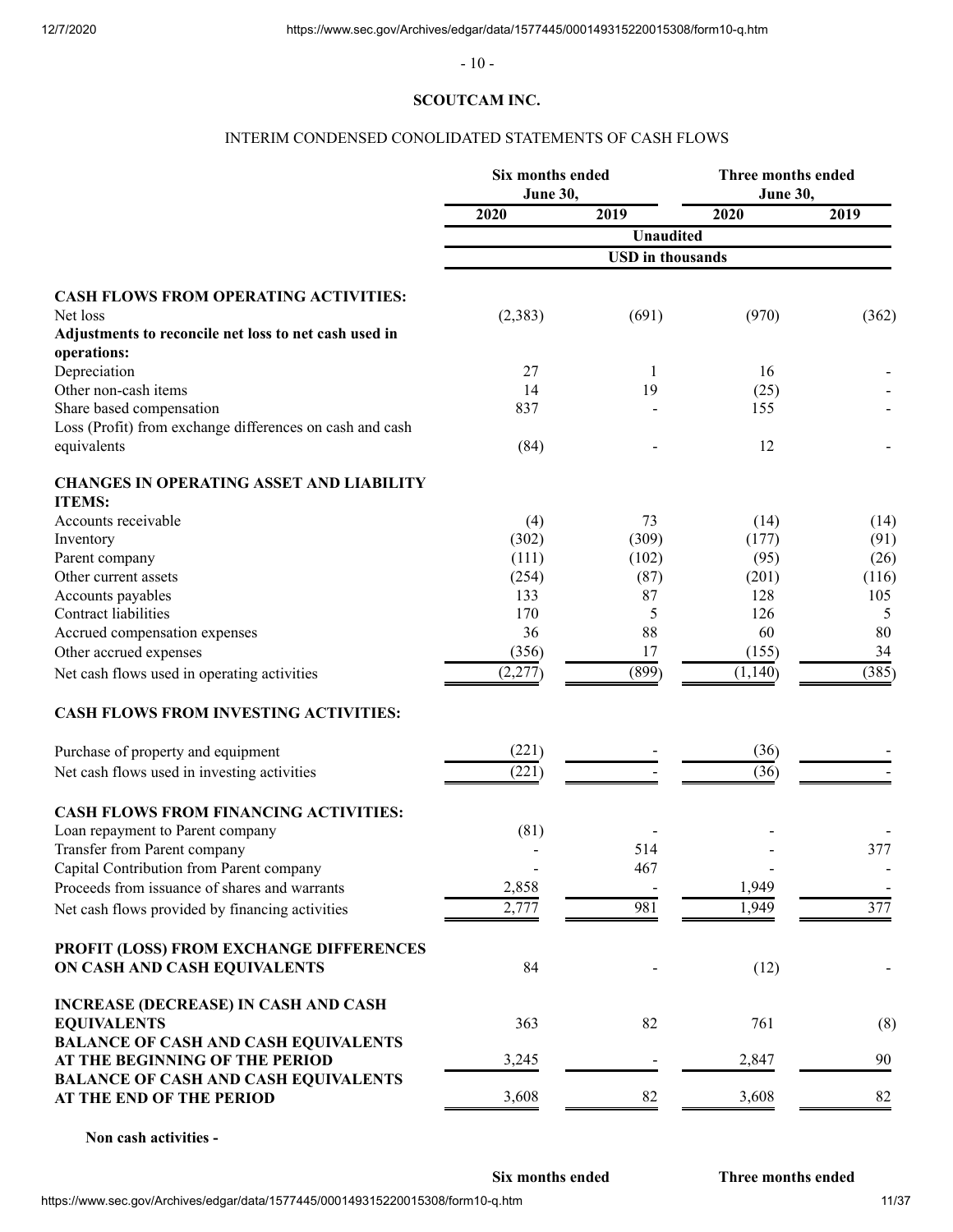12/7/2020 https://www.sec.gov/Archives/edgar/data/1577445/000149315220015308/form10-q.htm

|                                                    | <b>June 30,</b> |                         | <b>June 30,</b> |      |
|----------------------------------------------------|-----------------|-------------------------|-----------------|------|
|                                                    | 2020            | 2019                    | 2020            | 2019 |
|                                                    |                 | Unaudited               |                 |      |
|                                                    |                 | <b>USD</b> in thousands |                 |      |
| Parent Company loan settled against Parent Company |                 |                         |                 |      |
| receivable                                         | 41              | -                       | -               |      |
| Conversion of a loan from Parent company           | 381             |                         | 381             |      |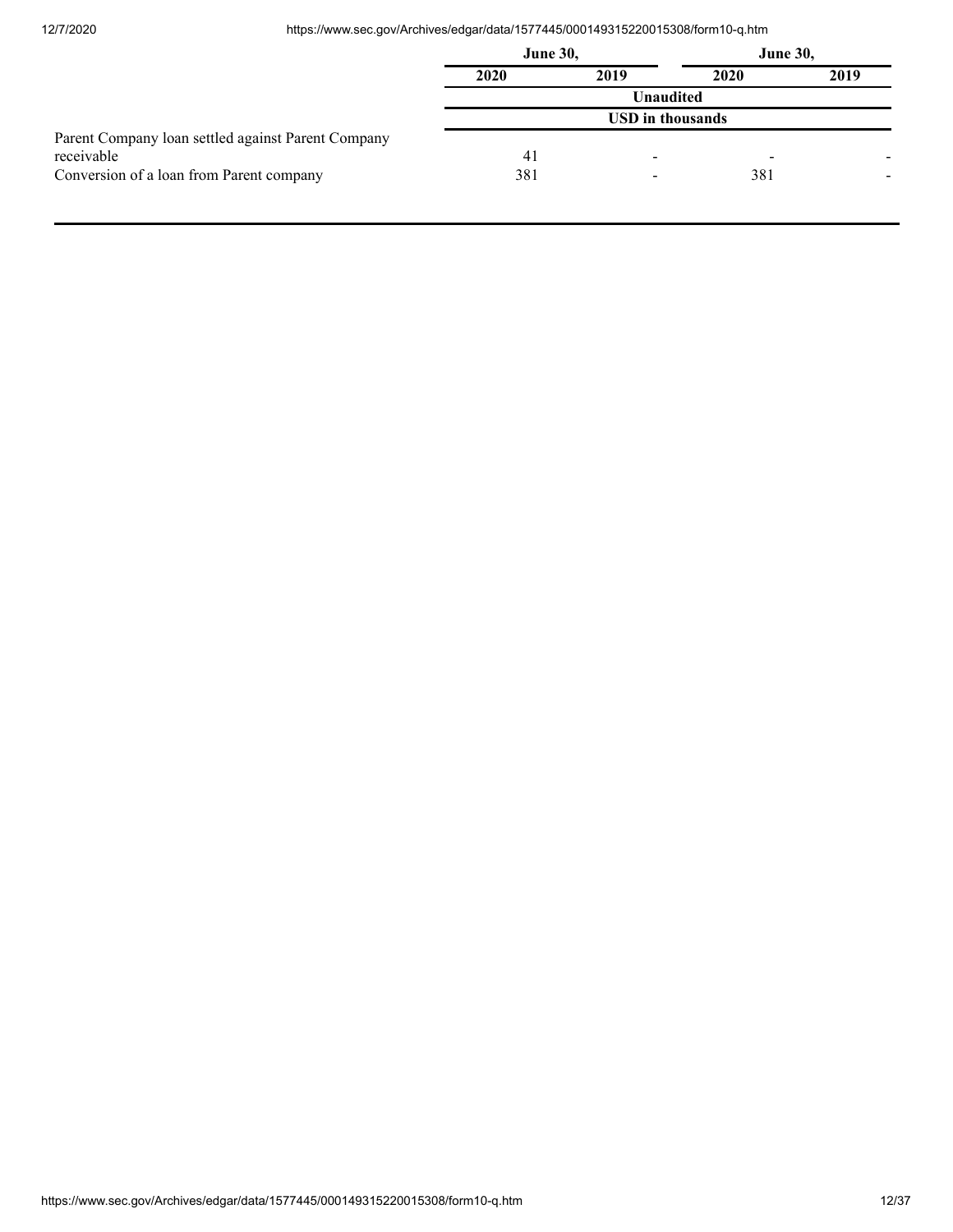- 11 -

## **SCOUTCAM INC.**

#### NOTES TO THE INTERIM CONDENSED CONSOLIDATED FINANCIAL STATEMENTS

## <span id="page-12-0"></span>**NOTE 1 – GENERAL:**

**a**. ScoutCam Inc. (the "Company"), formally known as Intellisense Solutions Inc. ("Intellisense"), was incorporated under the laws of the State of Nevada on March 22, 2013 under the name Intellisense Solutions Inc. The Company was initially engaged in the business of developing web portals to allow companies and individuals to engage in the purchase and sale of vegetarian food products over the Internet. The Company was unable to execute its original business plan, develop significant operations or achieve commercial sales. Prior to the closing of the Securities Exchange Agreement (as defined below), the Company was a "shell company".

ScoutCam Ltd. (the "Subsidiary", "ScoutCam"), was formed in the State of Israel on January 3, 2019 as a wholly-owned subsidiary of Medigus Ltd. (the "Parent Company", "Medigus"), an Israeli company traded both on the Nasdaq Capital Market and the Tel Aviv Stock Exchange, and commenced operations on March 1, 2019. Upon incorporation, the Subsidiary issued to Medigus 1,000,000 Ordinary shares with no par value. On March 2019, the Subsidiary issued to Medigus an additional 1,000,000 Ordinary shares with no par value.

The Subsidiary was incorporated as part of a reorganization of Medigus, which was designed to distinguish the Subsidiary miniaturized imaging business, or the micro ScoutCam™ portfolio, from Medigus's other operations and to enable Medigus to form a separate business unit with dedicated resources focused on the promotion of such technology. In December 2019, Medigus and the Subsidiary consummated a certain Amended and Restated Asset Transfer Agreement, under which Medigus transferred and assigned certain assets and intellectual property rights related to its miniaturized imaging business to the Subsidiary.

On September 16, 2019, Intellisense entered into a Securities Exchange Agreement (the "Exchange Agreement"), with Medigus, pursuant to which Medigus assigned, transferred and delivered 100% of its holdings in the Subsidiary to Intellisense, in exchange for consideration consisting of shares of Intellisense's common stock representing 60% of the issued and outstanding share capital of Intellisense immediately upon the closing of the Exchange Agreement (the "Closing"). The Closing occurred on December 30, 2019 (the "Closing Date"). On December 31, 2019, Intellisense changed its name to ScoutCam Inc.

Although the transaction resulted in the ScoutCam becoming a wholly owned subsidiary of Intellisense, the transaction constituted a reverse recapitalization since Medigus, the only shareholder of the ScoutCam prior to the Exchange Agreement, was issued a substantial majority of the outstanding capital stock of Intellisense upon consummation of the Exchange Agreement, and also taking into account that prior to the Closing Date, Intellisense was considered as a shell corporation. Accordingly, the Subsidiary is considered the accounting acquirer of the merged company.

The Subsidiary has developed a range of micro CMOS (complementary metal-oxide semiconductor) and CCD (chargecoupled device) video cameras, including micro ScoutCam™ 1.2. These innovative cameras are suitable for both medical and industrial applications. Based on its proprietary technology, The Subsidiary designs and manufactures endoscopy and micro camera systems for partner companies.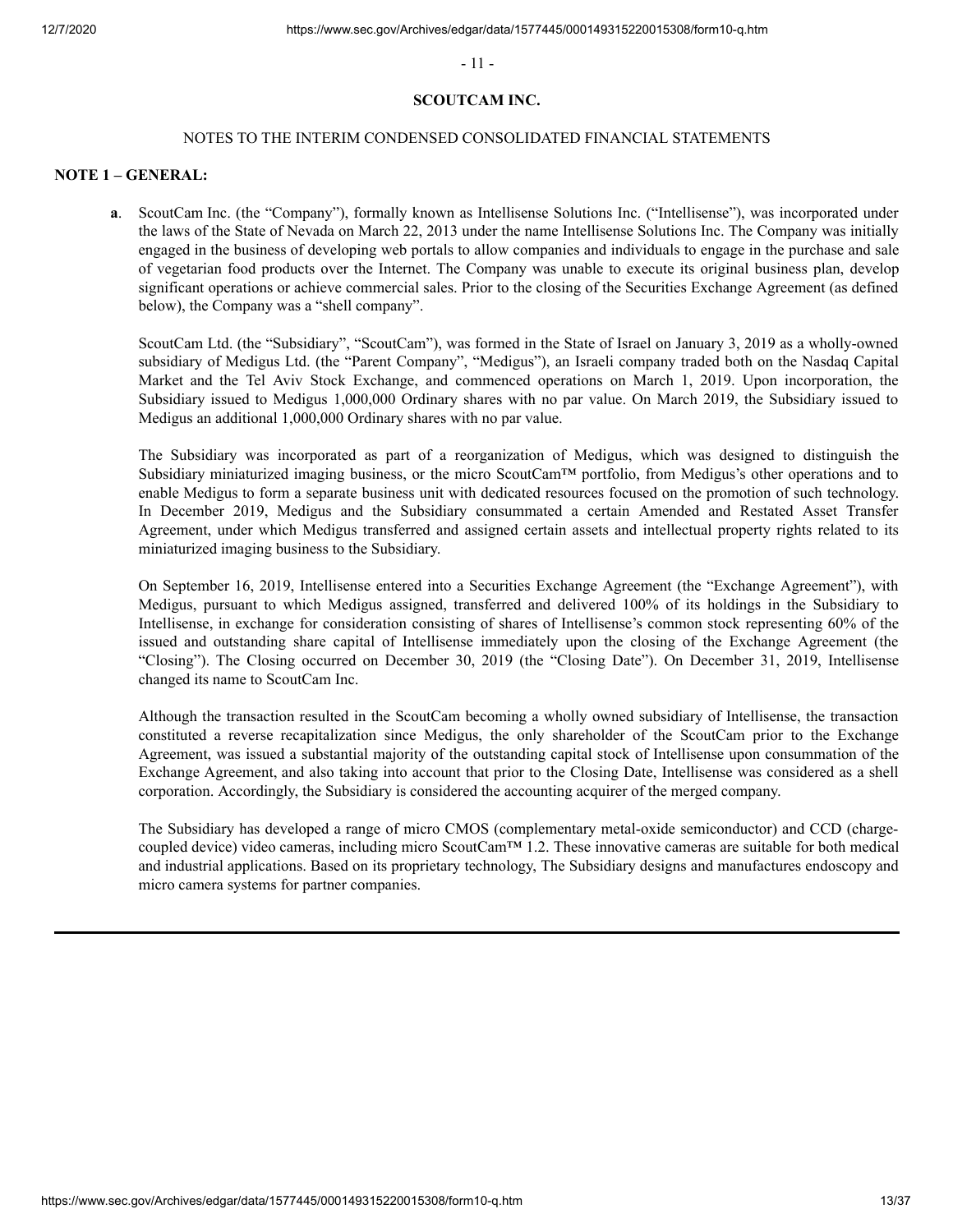- 12 -

## **SCOUTCAM INC.**

## NOTES TO THE INTERIM CONDENSED CONSOLIDATED FINANCIAL STATEMENTS

## **NOTE 1 – GENERAL** (continued):

**b.** The accompanying comparative consolidated financial statements include the historical accounts of the Subsidiary as a "Carve-out Business", a division of Medigus. Throughout the comparative periods included in these Financial Statements, the Carve-out Business operated as part of Medigus. Separate financial statements have not historically been prepared for the Carve-out Business. These comparative carve-out financial data has been prepared on a standalone basis and is derived from Medigus's consolidated financial statements and accounting records. The carve-out comparative financial data reflects the Subsidiary's financial position, results of operations, changes in net parent deficit and cash flows in accordance with U.S. GAAP.

The financial position, results of operations, changes in net parent deficit, and cash flows of the Carve-out Business may not be indicative of its results had it been a separate stand-alone entity during the comparative periods presented.

The comparative carve-out financial data of the Company includes expenses which were allocated from Medigus for certain functions, including general corporate expenses related to corporate strategy, procurement, Information Technology ("IT"), Human Resources ("HR") and legal. These allocation have been made on the basis of direct usage when identifiable, with the remainder allocated on the basis of headcount. Management believes the expense allocation methodology and results are reasonable and consistently applied for all comparative periods presented. However, these allocations may not be indicative of the actual expenses that would have been incurred by an independent company or of the costs to be incurred in the future.

The carve-out comparative financial statements include assets and liabilities specifically attributable to the Carve-out Business. Medigus uses a centralized approach for managing cash and financing operations. Accordingly, a substantial portion of the cash balances are transferred to Medigus' cash management accounts regularly and therefore are not included in the financial statements. Transfers of cash between Carve-out business and Medigus are included within "Net transfers from Parent company" on the Statements of Cash Flows and the Statements of changes in shareholder's equity (capital deficiency).

As the carve-out comparative financial information has been prepared on a carve-out basis, the amounts reflected in Parent Company deficit in the comparative statement of changes in shareholder's equity (capital deficiency) refer to net loss for the period attributed to the Subsidiary in addition to transactions between Medigus and the Subsidiary.

 c. During the six month ended June 30, 2020, the Company incurred a loss of USD 2,383 thousand and negative cash flows from operating activities of approximately USD 2,277 thousand. Based on the projected cash flows, the Company's Management is of the opinion that without further fundraising it will not have sufficient resources to enable it to continue its operating activities including the development, manufacturing and marketing of its products within one year after the issuance date of these financial statements. As a result, there is a substantial doubt about the Company's ability to continue as a going concern within one year after the issuance date of these financial statements.

 Management's plans include continuing commercialization of the Company's products and securing sufficient financing through the sale of additional equity securities, debt or capital inflows from strategic partnerships and other opportunities. There are no assurances however, that the Company will be successful in obtaining the level of financing needed for its operations. If the Company is unsuccessful in commercializing its products and securing sufficient financing, it may need to reduce activities, curtail or even cease operations.

 These consolidated financial statements have been prepared assuming the Company will continue as a going concern, which assumes the realization of assets and the satisfaction of liabilities and commitments in the normal course of business. Accordingly, the consolidated financial statements do not include any adjustments relating to the recoverability and classification of recorded assets and the amounts and classification of liabilities that might be necessary should the Company be unable to continue as a going concern.

The accounting policies set out below have, unless otherwise stated, been applied consistently.

d. The coronavirus ("COVID-19"), which was declared in March 2020 by the World Health Organization as a pandemic, has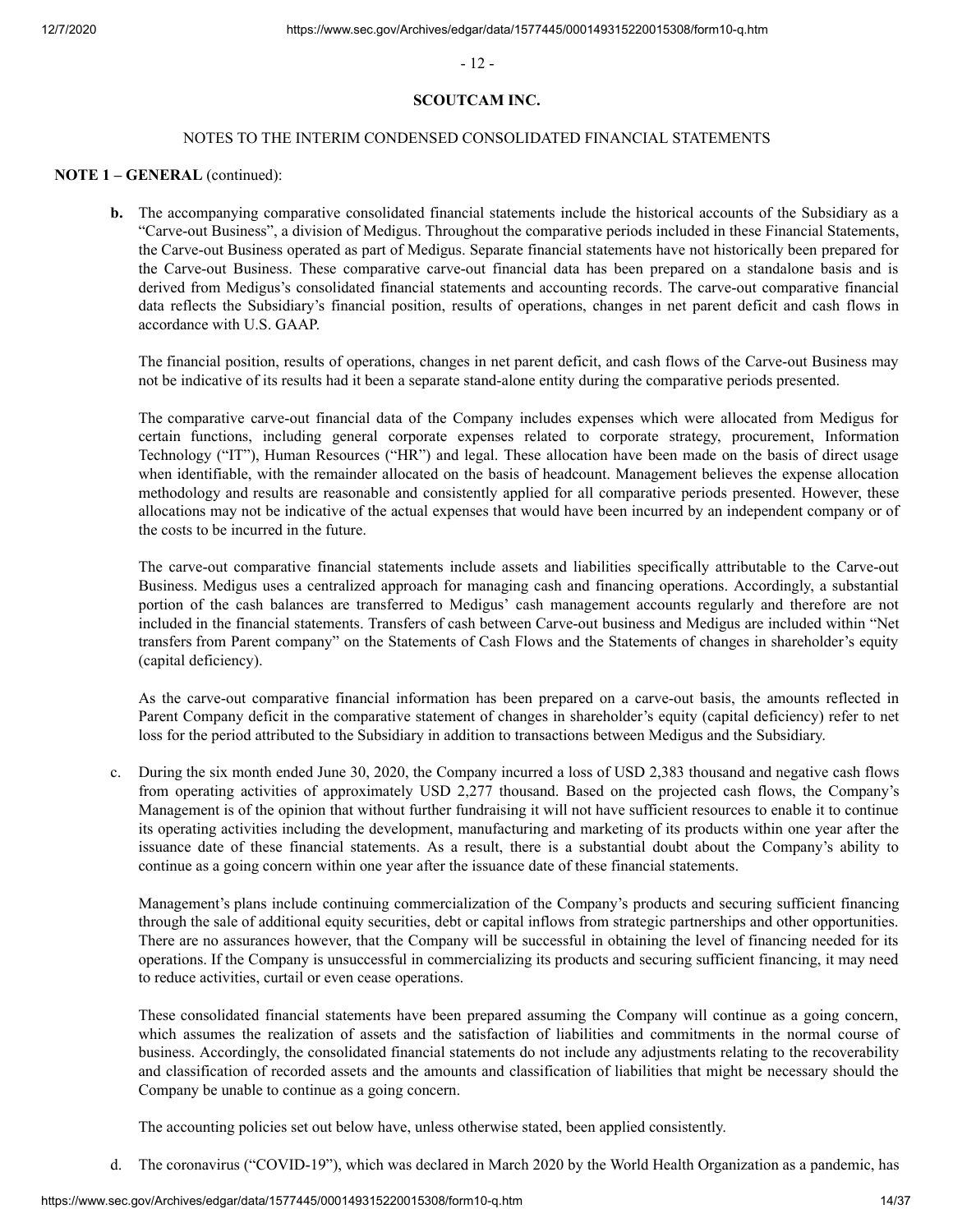#### 12/7/2020 https://www.sec.gov/Archives/edgar/data/1577445/000149315220015308/form10-q.htm

had a significant impact on global markets and the economy of many countries, including countries in which the Company operates. As the ultimate impact on the global economy of the COVID-19 pandemic remains unclear, the Company anticipates that it will have a continuing impact on global economies in the near future. While the COVID-19 pandemic has not materially affected the Company's operations as of the date hereof, the extent to which the COVID-19 pandemic shall impact the Company's operations will depend on future developments. In particular, the continued spread of COVID-19 globally could materially adversely impact the Company's operations and workforce, including its manufacturing activities, product sales, as well as its ability to continue to raise capital. Travel restrictions could materially adversely impact our sales and marketing and research and development efforts.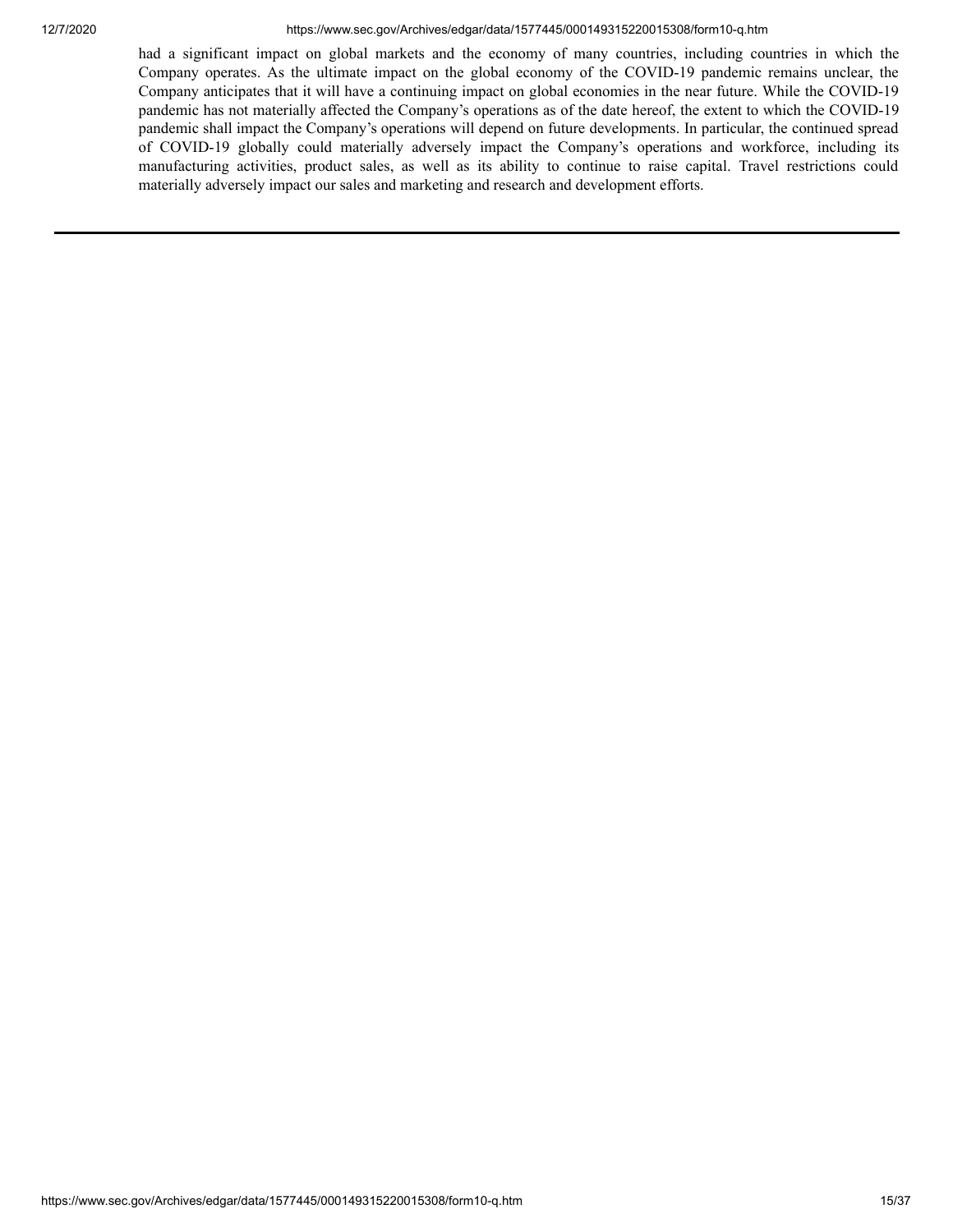- 13 -

## **SCOUTCAM INC.**

## NOTES TO THE INTERIM CONDENSED CONSOLIDATED FINANCIAL STATEMENTS

## **NOTE 2 – BASIS OF PRESENTATION AND SIGNIFICANT ACCOUNTING POLICIES**

## **A. Unaudited Interim Financial Statements**

The accompanying unaudited interim condensed financial statements have been prepared in accordance with U.S. generally accepted accounting principles ("GAAP") for interim financial information and with the instructions to Form 10-Q and Article 10 of U.S. Securities and Exchange Commission Regulation S-X. Accordingly, they do not include all the information and footnotes required by generally accepted accounting principles for complete financial statements. In the opinion of management, all adjustments considered necessary for a fair presentation have been included (consisting only of normal recurring adjustments except as otherwise discussed). For further information, reference is made to the consolidated financial statements and footnotes thereto included in the Company's Annual Report on Form 10-K for the year ended December 31, 2019.

## **B. Principles of Consolidation**

The accompanying condensed consolidated financial statements include the accounts of the Company and its wholly owned subsidiaries. All intercompany balances and transactions have been eliminated in consolidation.

### **C. Use of estimates**

The preparation of financial statements in conformity with U.S. GAAP requires management to make estimates and assumptions that affect the reported amounts of assets and liabilities, the disclosure of contingent assets and liabilities at the date of the consolidated financial statements and the reported amounts of revenue and expenses during the reporting period. The Company evaluates on an ongoing basis its assumptions, including those related to contingencies, deferred taxes, inventory impairment, stock based compensation, as well as in estimates used in applying the revenue recognition policy. Actual results may differ from those estimates.

#### **D. Significant Accounting Policies**

The significant accounting policies followed in the preparation of these unaudited interim condensed consolidated financial statements are identical to those applied in the preparation of the latest annual financial statements.

#### **E. Recently Adopted Accounting Pronouncement**

The significant accounting policies followed in the preparation of these unaudited interim consolidated financial statements are identical to those applied in the preparation of the latest annual audited financial statements with the exception of the following:

In June 2016, the FASB issued ASU 2016-13 "Financial Instruments – Credit Losses" to improve information on credit losses for financial assets and net investment in leases that are not accounted for at fair value through net income. The ASU replaces the current incurred loss impairment methodology with a methodology that reflects expected credit losses. The Company adopted this ASU on January 1, 2020. There was not a material impact on the interim consolidated financial statements.

In August 2018, the FASB issued ASU 2018-13, "Changes to Disclosure Requirements for Fair Value Measurements," which will improve the effectiveness of disclosure requirements for recurring and nonrecurring fair value measurements. The standard removes, modifies, and adds certain disclosure requirements and is effective for the Company beginning on January 1, 2020. This standard did not have a material effect on the Company's interim consolidated financial statements.

In November 2018, the FASB issued ASU 2018-18 – "Collaborative Arrangements (Topic 808)," which clarifies the interaction between Topic 808 and Topic 606, Revenue from Contracts with Customers. The Company adopted this standard in the first quarter of fiscal year 2020. This standard did not have a material impact on the Company's consolidated financial statements and related disclosures.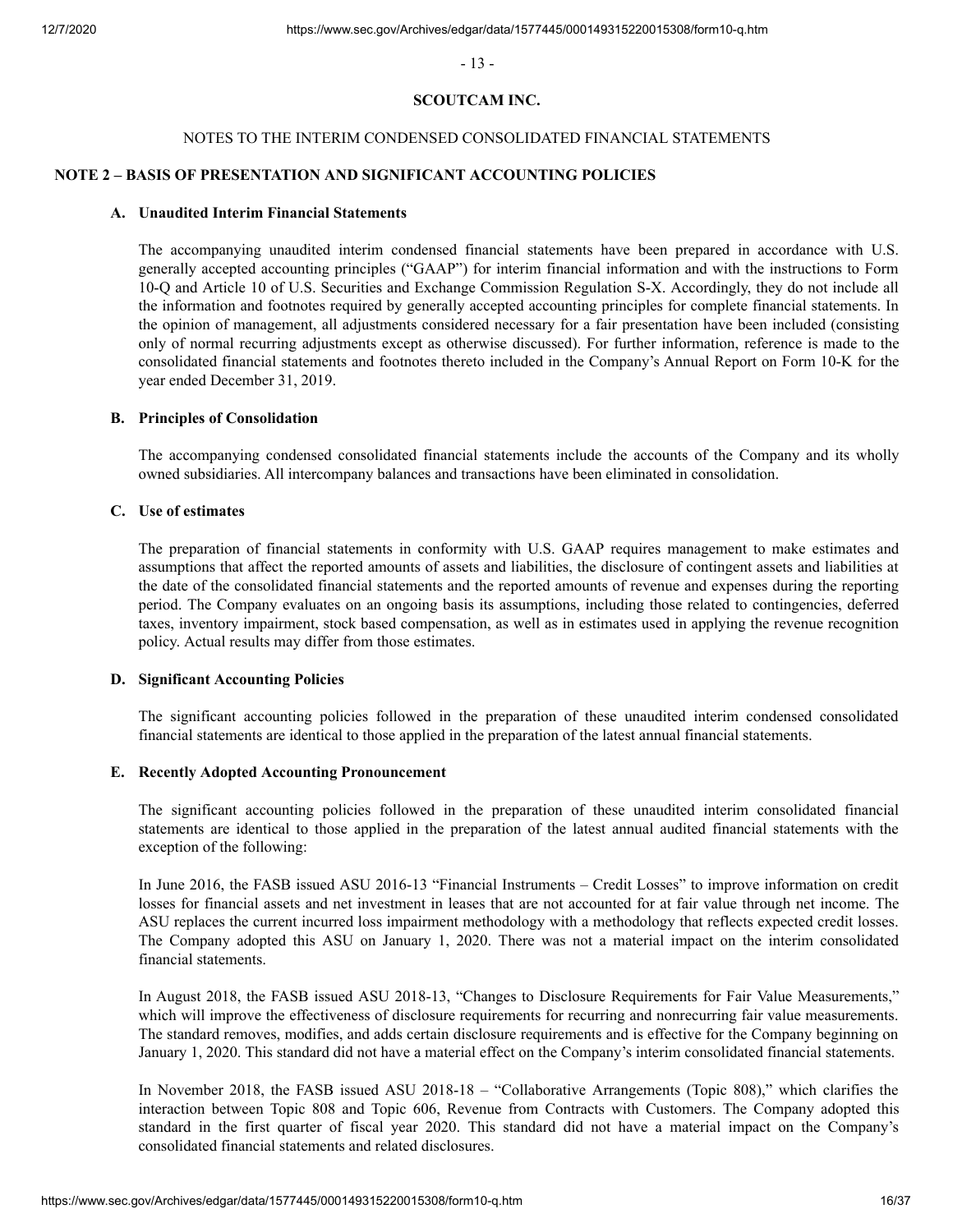## **F. Recent Accounting Pronouncements**

In December 2019, the FASB issued ASU No. 2019-12, "Income Taxes (Topic 740): Simplifying the Accounting for Income Taxes ("ASU 2019-12"), which is intended to simplify various aspects related to accounting for income taxes. ASU 2019-12 removes certain exceptions to the general principles in Topic 740 and also clarifies and amends existing guidance to improve consistent application. This guidance is effective for the Company beginning on January 1, 2021, with early adoption permitted. The Company does not expect that the adoption of this standard will have a significant impact on the consolidated financial statements and related disclosures.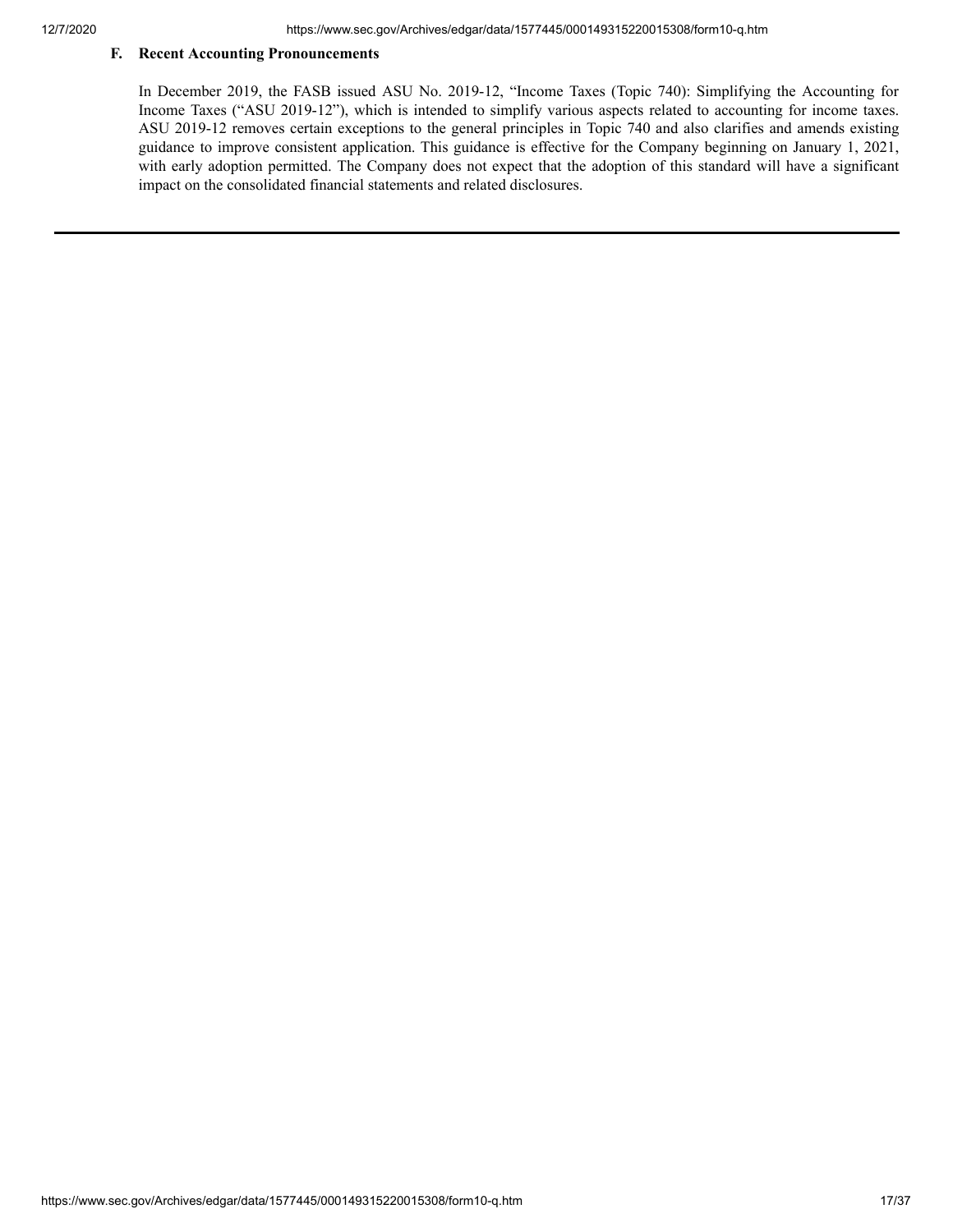- 14 -

#### **SCOUTCAM INC.**

#### NOTES TO THE INTERIM CONDENSED CONSOLIDATED FINANCIAL STATEMENTS

#### **NOTE 3 – LEASES:**

On January 1, 2019, the Company adopted ASU 2016-02 using the modified retrospective approach for all lease arrangements at the beginning period of adoption. The Subsidiary leases office and vehicles under operating leases. On June 30, 2020, the Company's ROU assets and lease liabilities for operating leases totalled \$94 thousand.

In January 2020, the Subsidiary entered into a lease agreement for office space in Omer, Israel. The agreement is for 11 months beginning on February 1, 2020. Monthly lease payments under the agreement are approximately \$6 thousand. Lease expenses recorded in the interim consolidated statements of operations were \$31 thousand for the six months ended June 30, 2020. The Company has elected the short-term lease exception for this lease. As part of this election it will not recognize right-of-use assets and lease liabilities on the balance sheet for this lease.

Supplemental cash flow information related to operating leases was as follows:

|                                    | Six months ended<br><b>June 30, 2020</b> |
|------------------------------------|------------------------------------------|
|                                    | <b>USD</b> in thousands                  |
| Cash payments for operating leases | 23                                       |
| Cash payments for short-term lease | 31                                       |
| Total lease expenses               | 54                                       |

As of June 30, 2020, the Company's operating leases had a weighted average remaining lease term of 1.9 years and a weighted average discount rate of 10%. Future lease payments under operating leases as of June 30, 2020 are as follows:

|                               | <b>Operating leases</b> |
|-------------------------------|-------------------------|
|                               | <b>USD</b> in thousands |
| Remainder of 2020             | 2 <sup>3</sup>          |
| 2021                          | 45                      |
| 2022                          | 38                      |
| Total future lease payments   | 106                     |
| Less imputed interest         | (12)                    |
| Total lease liability balance | 94                      |
|                               |                         |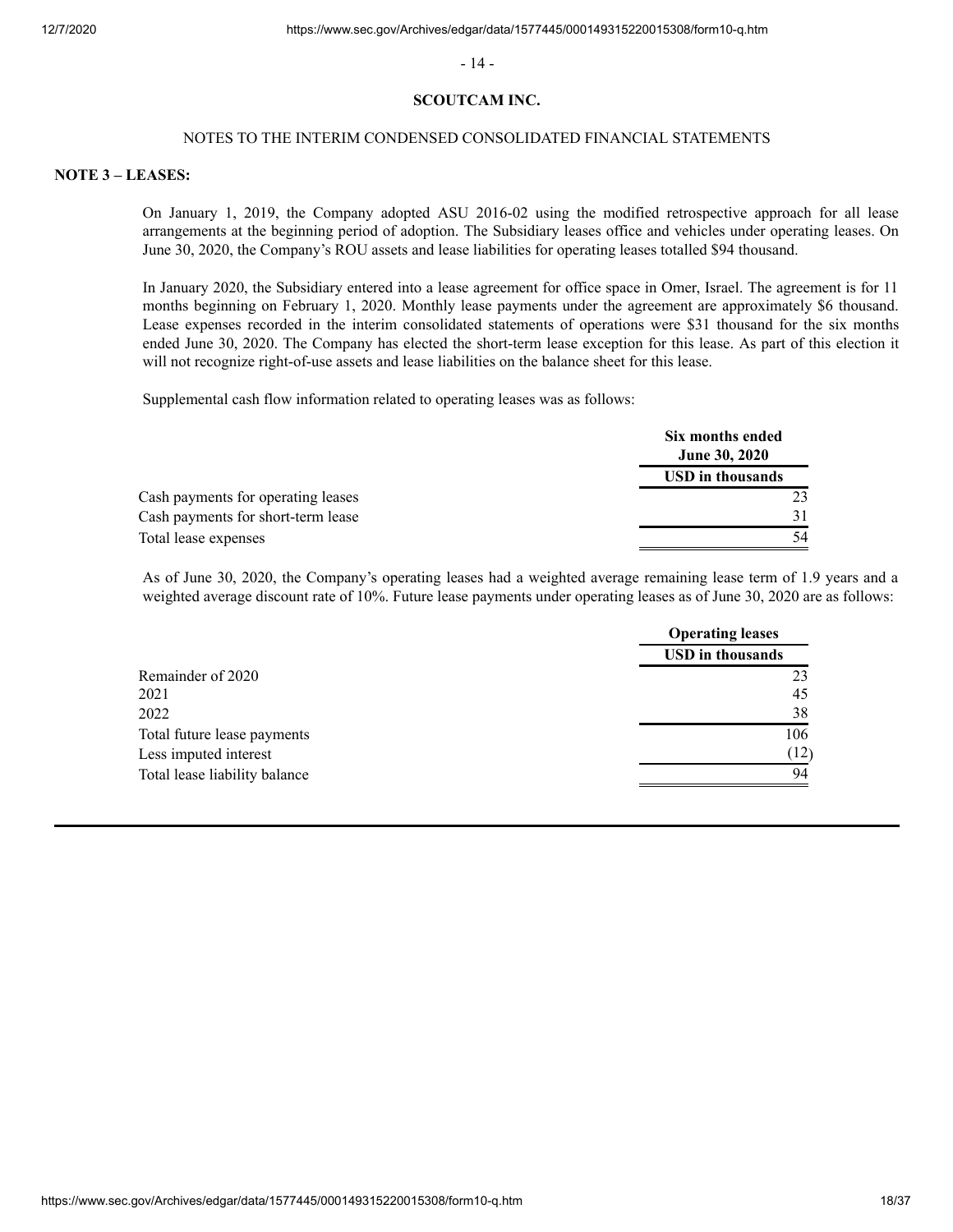- 15 -

## **SCOUTCAM INC.**

#### NOTES TO THE INTERIM CONDENSED CONSOLIDATED FINANCIAL STATEMENTS

#### **NOTE 4 – EQUITY:**

#### **Private placement:**

 a. In December 2019, the Company allotted in a private issuance, a total of 3,413,312 units at a purchase price of USD \$0.968 per unit. Each unit was comprised of two shares of common stock par value US\$0.001 per share, one Warrant A (defined below) and two Warrants B (defined below). The immediate proceeds (gross) from the issuance of the units amounted to approximately USD 3.3 million.

Each Warrant A is exercisable into one share of common stock of the Company at an exercise price of USD 0.595 per share during the 12 month period following the allotment. Each Warrant B is exercisable into one share of common stock of the Company at an exercise price of USD 0.893 per share during the 18 month period following the allotment.

In addition, Shrem Zilberman Group Ltd. (the "Consultant") will be entitled to receive the amount representing 3% of any exercise price of each Warrant A or Warrant B that may be exercised in the future. In the event the total proceeds received as a result of exercise of Warrants will be less than \$2 million at the time of their expiration, the Consultant will be required to invest \$250,000 in the Company in return for shares of common stock of Company.

 b. On March 3, 2020, the Company allotted in a private issuance a total of 979,754 units at a purchase price of USD \$0.968 per unit.

Each unit was comprised of two shares of common stock par value US\$0.001 per share, one Warrant A (defined below) and two Warrants B (defined below).

Each Warrant A is exercisable into one share of common stock of the Company at an exercise price of USD 0.595 per share during the 12 month period following the allotment.

Each Warrant B is exercisable into one share of common stock of the Company at an exercise price of USD 0.893 per share during the 18 month period following the allotment.

The immediate proceeds (gross) from the issuance of all securities offered amounted to approximately USD 948 thousands. After deducting closing costs and fees, the Company received proceeds of approximately USD 909 thousand, net of issuance expenses.

c. On May 18, 2020, the Company allotted in a private issuance a total of 2,066,116 units at a purchase price of USD \$0.968 per unit.

Each unit was comprised of two shares of common stock par value US\$0.001 per share, one Warrant A (defined below) and two Warrants B (defined below).

Each Warrant A is exercisable into one share of common stock of the Company at an exercise price of USD 0.595 per share during the 18 month period following the allotment.

Each Warrant B is exercisable into one share of common stock of the Company at an exercise price of USD 0.893 per share during the 24 month period following the allotment.

The immediate proceeds (gross) from the issuance of all securities offered amounted to approximately USD 2 million. After deducting closing costs and fees, the Company received proceeds of approximately USD 1.9 million, net of issuance expenses.

d. On June 23, 2020, (the "Conversion Date") the Company entered into and consummated a Side Letter Agreement with Medigus, whereby the parties agreed to convert, at a conversion price of \$0.484, an outstanding line of credit previously extended by Medigus to the Subsidiary, which as of the Conversion Date was \$381,136, into (a) 787,471 shares of the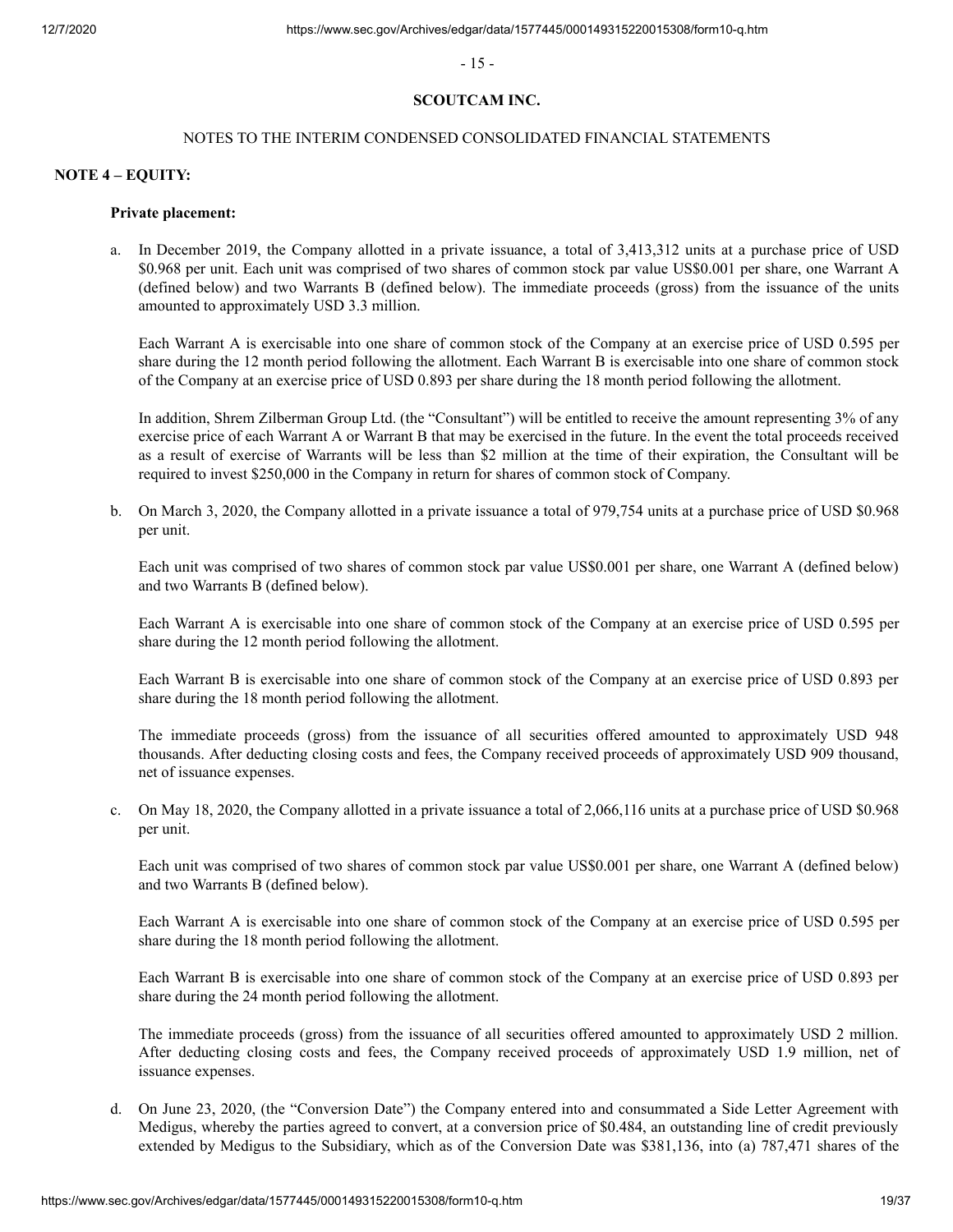12/7/2020 https://www.sec.gov/Archives/edgar/data/1577445/000149315220015308/form10-q.htm

Company's common stock, (b) warrants to purchase 393,736 shares of common stock with an exercise price of \$0.595 (Warrant A), and (c) warrants to purchase 787,471 shares of common stock with an exercise price of \$0.893 (Warrant B).

Each Warrant A is exercisable into one share of common stock of the Company at an exercise price of USD 0.595 per share during the 12 months period following the allotment.

Each Warrant B is exercisable into one share of common stock of the Company at an exercise price of USD 0.893 per share during the 18 months period following the allotment.

As of June 30, 2020, the Company had the following outstanding warrants to purchase Common Stock as follows:

| Warrant   | <b>Issuance Date</b> | <b>Expiration Date</b> | <b>Exercise Price Per</b><br>Share (\$) | <b>Number of Shares</b><br>of Common Stock<br>Underlying<br><b>Warrants</b> |
|-----------|----------------------|------------------------|-----------------------------------------|-----------------------------------------------------------------------------|
| Warrant A | December 30, 2019    | December 30, 2020      | 0.595                                   | 3,413,317                                                                   |
| Warrant B | December 30, 2019    | June 30, 2021          | 0.893                                   | 6,826,623                                                                   |
| Warrant A | March 3, 2020        | March 3, 2021          | 0.595                                   | 979,754                                                                     |
| Warrant B | March 3, 2020        | September 3, 2021      | 0.893                                   | 1,959,504                                                                   |
| Warrant A | May 18, 2020         | November 18, 2021      | 0.595                                   | 2,066,116                                                                   |
| Warrant B | May 18 2020          | May 18, 2022           | 0.893                                   | 4,132,232                                                                   |
| Warrant A | June 23, 2020        | June 23, 2021          | 0.595                                   | 393,736                                                                     |
| Warrant B | June 23,2020         | December 23, 2021      | 0.893                                   | 787,471                                                                     |
|           |                      |                        |                                         | 20,558,753                                                                  |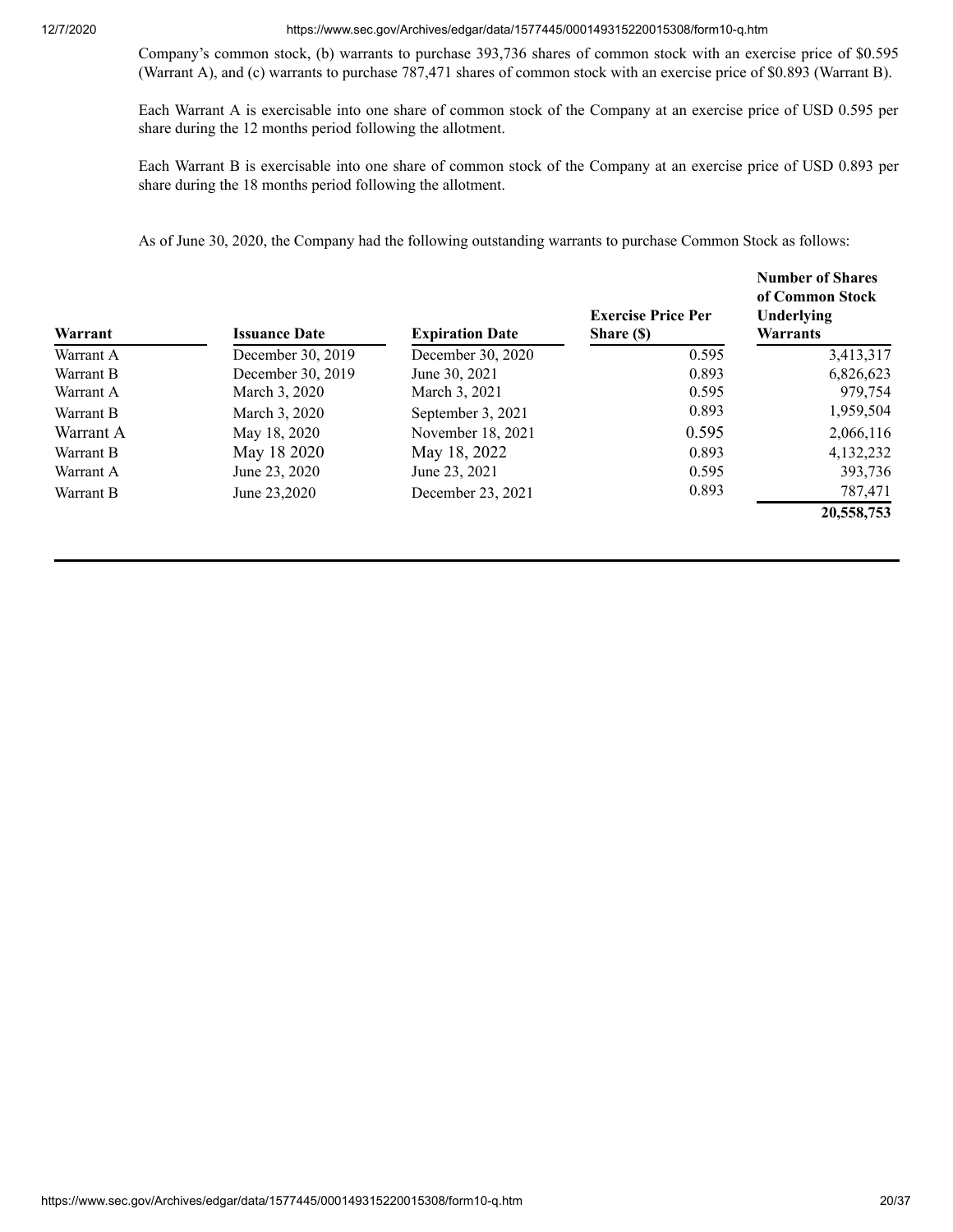- 16 -

## **SCOUTCAM INC.**

### NOTES TO THE INTERIM CONDENSED CONSOLIDATED FINANCIAL STATEMENTS

#### **NOTE 4 – EQUITY** (continued):

#### **Share-based compensation to employees and to directors:**

In February 2020, the Company's Board of Directors approved the 2020 Share Incentive Plan (the "Plan"). The Plan initially included a pool of 5,228,007 shares of common stock for grant to Company employees, consultants, directors, and other service providers. On March 15, 2020, the Company's Board of Directors approved an increase to the Company's option pool pursuant to the Plan by an additional 576,888 shares of Common Stock. On June 22, 2020, the Company's Board of Directors approved an increase to the Company's option pool pursuant to the Plan by an additional 3,617,545 shares of Common Stock.

The Plan is designed to enable the Company to grant options to purchase ordinary shares and RSUs under various and different tax regimes including, without limitation: (i) pursuant and subject to Section 102 of the Israeli Tax Ordinance or any provision which may amend or replace it and any regulations, rules, orders or procedures promulgated thereunder and to designate them as either grants made through a trustee or not through a trustee; and (ii) pursuant and subject to Section 3(i) of the Israeli Tax Ordinance.

On February 12, 2020, the Company granted 4,367,515 options pursuant to the Plan. Each option is convertible into one share of common stock of the Company of \$0.001 par value at the exercise price of \$0.29.

On March 15, 2020, the Company granted 576,888 options pursuant to the Plan to each of the Company's then serving directors, excluding Professor Benad Goldwasser. Each option is convertible into one share of common stock of the Company of \$0.001 par value at the exercise price of \$0.29.

On June 22, 2020, the Company granted 1,544,769 options pursuant to the Plan to Company employees, consultants, directors. Each option is convertible into one share of common stock of the Company of \$0.001 par value at the exercise price of \$0.29.

The fair value of each option was estimated as of the grant date or reporting period using the Black-Scholes optionpricing model, using the following assumptions:

|                                          | Six months ended<br><b>June 30, 2020</b> |
|------------------------------------------|------------------------------------------|
| Underlying value of ordinary shares (\$) | 0.475                                    |
| Exercise price $(\$)$                    | 0.29                                     |
| Expected volatility $(\%)$               | 43.91                                    |
| Term of the options (years)              |                                          |
| Risk-free interest rate $(\% )$          | 1.25                                     |

The cost of the benefit embodied in the options granted during the six months ended June 30, 2020, based on their fair value as at the grant date, is estimated to be approximately \$3.3 million. These amounts will be recognized in statements of operations over the vesting period.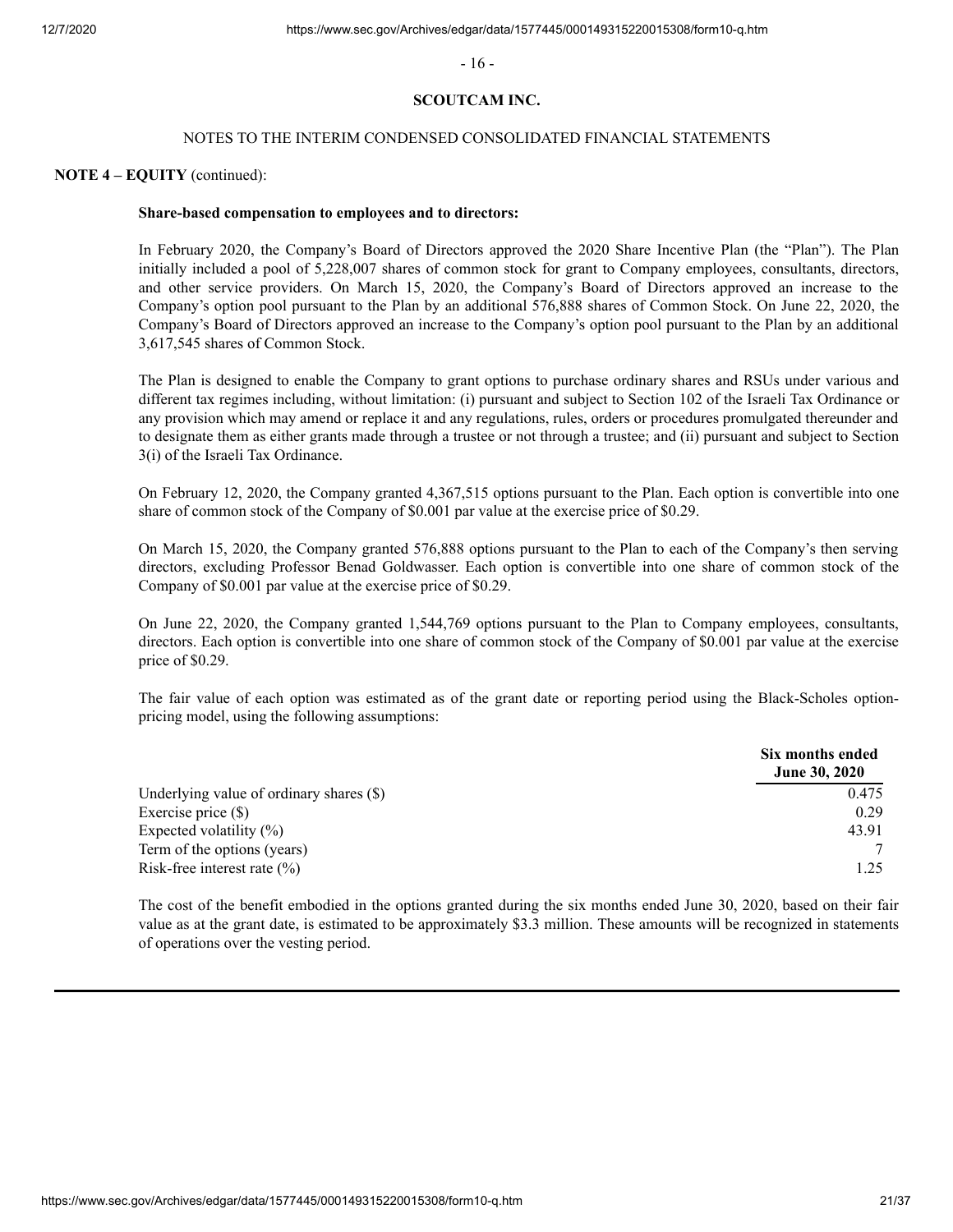- 17 -

## **SCOUTCAM INC.**

## NOTES TO THE INTERIM CONDENSED CONSOLIDATED FINANCIAL STATEMENTS

# **NOTE 4 – EQUITY** (continued):

The following table summarizes stock option activity for the six months ended June 30, 2020:

|                                    | For the<br>Six months ended<br>June 30, 2020 |                                       |
|------------------------------------|----------------------------------------------|---------------------------------------|
|                                    | <b>Amount of</b><br>options                  | Weighted<br>average exercise<br>price |
|                                    |                                              | S                                     |
| Outstanding at beginning of period |                                              |                                       |
| Granted                            | 6,489,172                                    | 0.29                                  |
| Outstanding at end of period       | 6,489,172                                    | 0.29                                  |
| Vested at end of period            | 1,203,237                                    | 0.29                                  |

The following table sets forth the total share-based payment expenses resulting from options granted, included in the statements of operation:

|                            | Six months ended<br><b>June 30, 2020</b> |
|----------------------------|------------------------------------------|
|                            | <b>USD</b> in thousands                  |
| Research and development   | 120                                      |
| General and administrative | 717                                      |
| Total expenses             | 837                                      |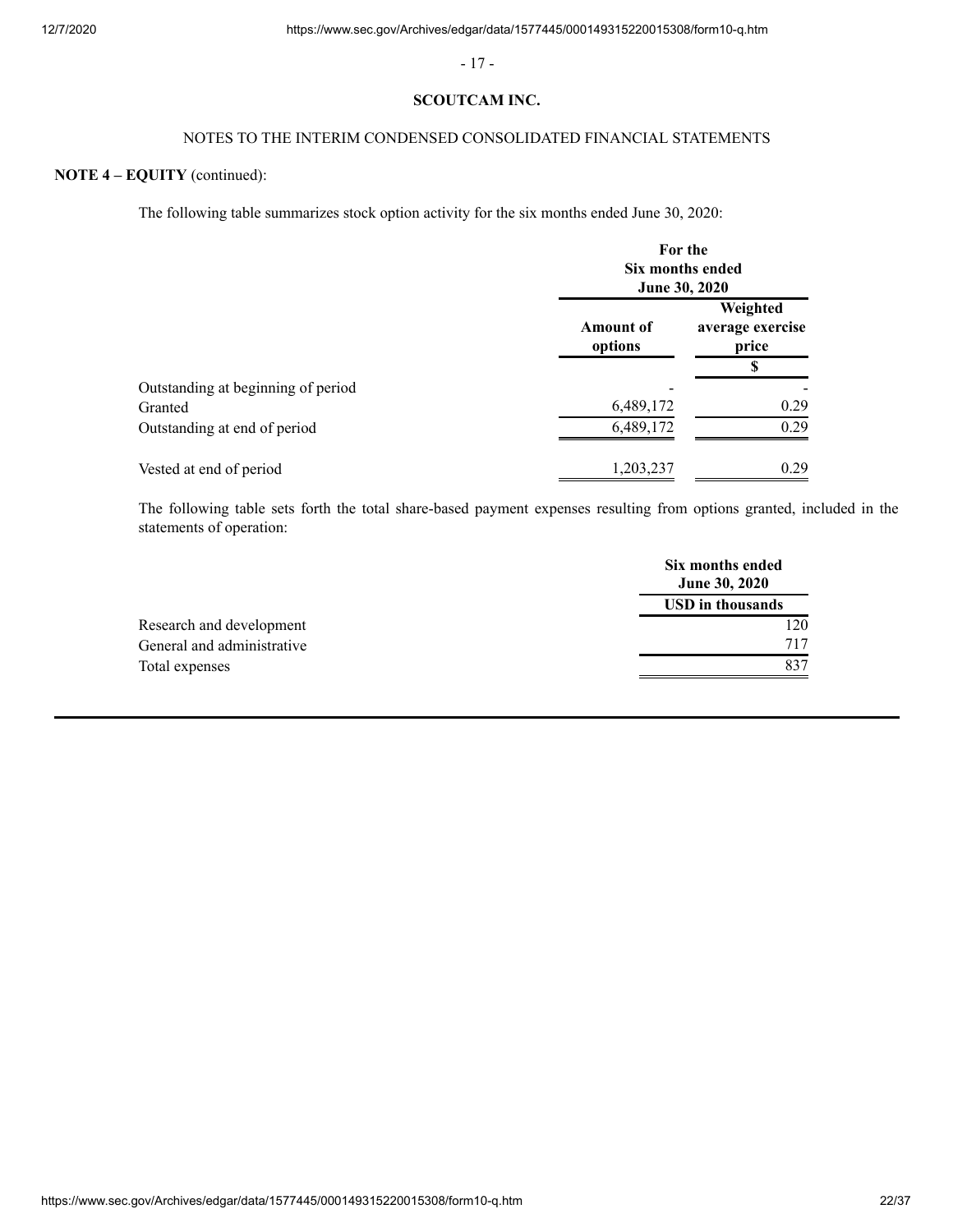- 18 -

#### **SCOUTCAM INC.**

## NOTES TO THE INTERIM CONDENSED CONSOLIDATED FINANCIAL STATEMENTS

## **NOTE 5 – REVENUES:**

## **Contract liabilities:**

The Company's contract liabilities as of June 30, 2020 and December 31, 2019 were as follows:

|                      | <b>June 30,</b><br>2020 | December 31,<br>2019 |  |
|----------------------|-------------------------|----------------------|--|
|                      |                         | USD in thousands     |  |
| Contract liabilities | 672                     | 502                  |  |

Contract liabilities include advance payments, which are primarily related to advanced billings for development services.

## Remaining Performance Obligations

Remaining Performance Obligations ("RPO") represents contracted revenue that has not yet been recognized, which includes deferred revenue and amounts that will be invoiced and recognized as revenue in future periods. As of June 30, 2020, the total RPO amounted to \$900 thousand, which the Company expects to recognize during the next 12 months.

## **NOTE 6 – INVENTORY**

Composed as follows:

|                            | <b>June 30,</b><br>2020 | December 31,<br>2019 |  |
|----------------------------|-------------------------|----------------------|--|
|                            | <b>USD</b> in thousands |                      |  |
| Raw materials and supplies | 20                      | 24                   |  |
| Work in progress           | 647                     | 316                  |  |
| Finished goods             | 572                     | 560                  |  |
|                            | 1,239                   | 900                  |  |

During the period ended June 30, 2020, no impairment occurred.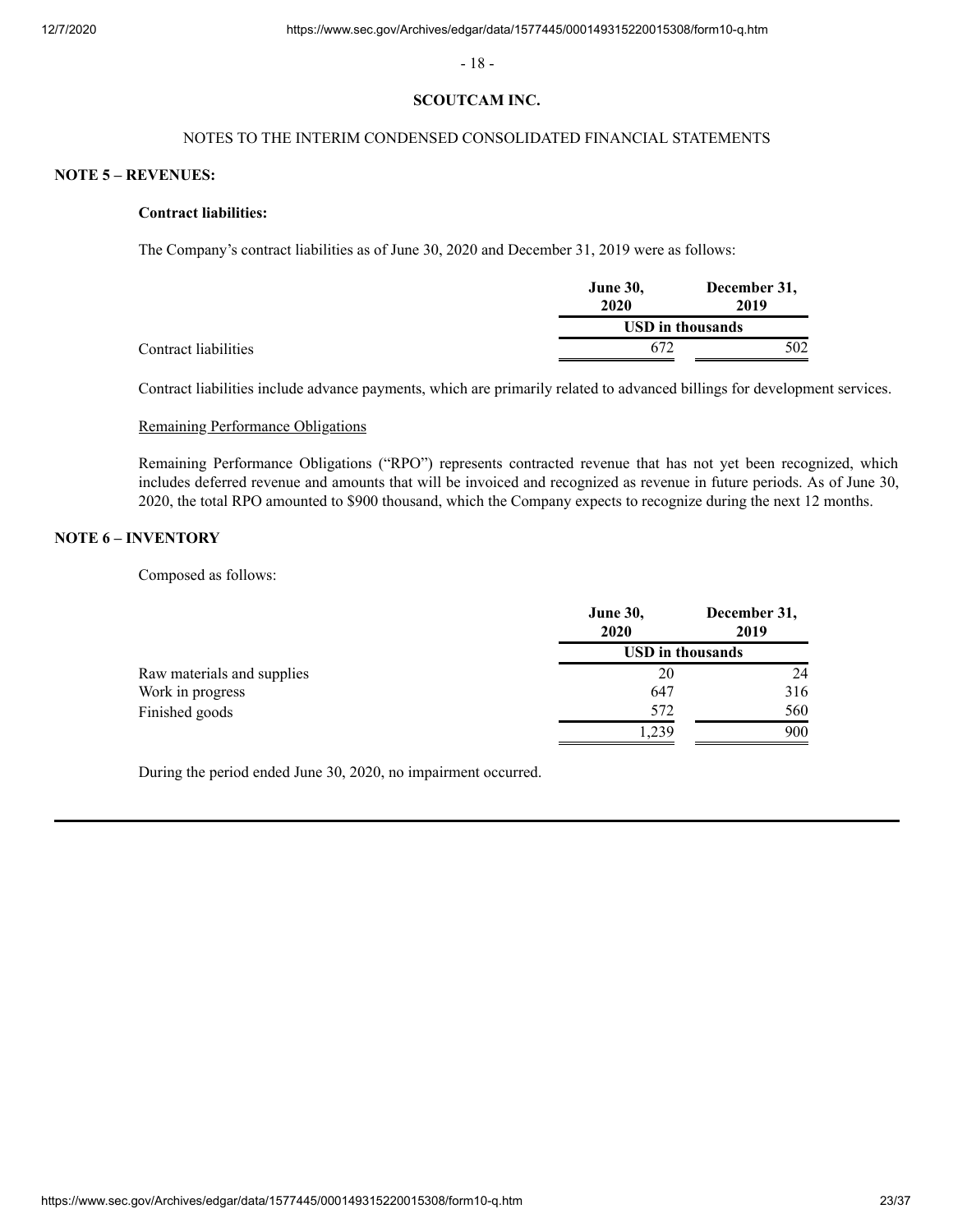- 19 -

#### **SCOUTCAM INC.**

### NOTES TO THE INTERIM CONDENSED CONSOLIDATED FINANCIAL STATEMENTS

#### **NOTE 7 – LOSS PER SHARE**

Basic loss per share is computed by dividing net loss attributable to ordinary shareholders of the Company, by the weighted average number of ordinary shares as described below.

In computing the Company's diluted loss per share, the numerator used in the basic loss per share computation is adjusted for the dilutive effect, if any, of the Company's potential shares of common stock. The denominator for diluted loss per share is a computation of the weighted-average number of ordinary shares and the potential dilutive ordinary shares outstanding during the period.

The loss per share information in these consolidated financial statements is reflected and calculated as if the Company had existed since January 1, 2019. Accordingly, loss per share for all periods was calculated based on the number of shares retroactively adjusted for the exchange ratio determined in the reverse recapitalization.

## **NOTE 8 – RELATED PARTIES**

On May 30, 2019, the Subsidiary entered into an intercompany agreement with Medigus (the "Intercompany Agreement") according to which the Subsidiary agreed to hire and retain certain services from Medigus. The agreed upon services provided under the Intercompany Agreement included: (1) lease of office space and clean room based on actual space utilized by the Subsidiary and in shared spaces according to employee ratio; (2) utilities such as electricity water, IT and communication services based on employee ratio; (3) car services, including car rental, gas usage, payment for toll roads based on 100% of expense incurred from a Subsidiary employee car; (4) external accountant services at a price of USD 6,000 per annum; (5) directors and officers insurance at a sum of 1/3 of Parent company cost; (6) CFO services at a sum of 50% of Parent company CFO employer cost; (7) every direct expense of the Subsidiary that is paid by the Parent company in its entirety subject to approval of such direct expenses in advance; and (8) any other mutual expense that is borne by the parties according to the Respective portion of the Mutual Expense

In addition, the Subsidiary's employees provide support services to Medigus.

On April 20, 2020, the Subsidiary entered into an amended and restated intercompany services agreement with Medigus. The agreed upon services provided under the amended and restated Intercompany Agreement included:

1) lease of office space based on actual space utilized by the Parent Company and in shared spaces according to employee ratio; (2) utilities such as electricity water, IT and communication services based on employee ratio; (3) car services, including car rental, gas usage, payment for toll roads based on 100% of expense incurred from a Subsidiary employee car; (5) directors and officers insurance the Parent Company shall pay \$150,000 of the annual premium.; (6) CFO services at a sum of 50% of Parent company CFO employer cost; (7) every direct expense of the Subsidiary that is paid by the Parent company in its entirety subject to approval of such direct expenses in advance; and (7) any other mutual expense that is borne by the parties according to the Respective portion of the Mutual Expense

#### **Balances with related parties**:

|                                                               | <b>June 30, 2020</b>            | <b>December 31, 2019</b> |
|---------------------------------------------------------------|---------------------------------|--------------------------|
| Parent Company<br>Loan from Parent Company (see note $4(d)$ ) | 143<br>$\overline{\phantom{0}}$ | 500                      |

#### **Transactions with related parties:**

|                   |      | Six months ended June 30, |  |
|-------------------|------|---------------------------|--|
|                   | 2020 | 2019                      |  |
| Revenues          |      |                           |  |
| Cost of revenues  |      |                           |  |
| Interest payments |      |                           |  |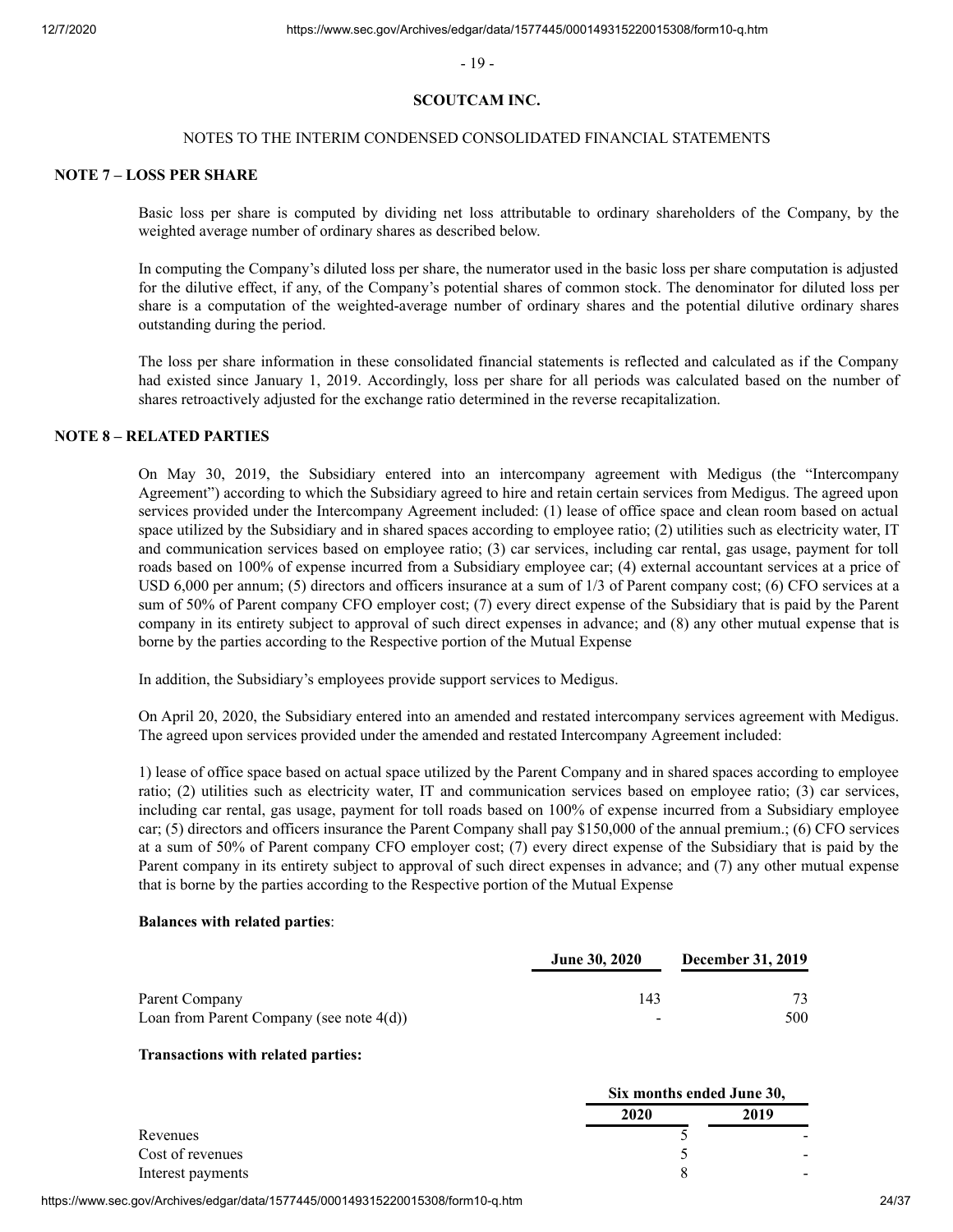# **NOTE 9 - SUBSEQUENT EVENTS**

In accordance with ASC 855 "Subsequent Events" the Company evaluated subsequent events through the date the condensed consolidated financial statements were issued. The Company concluded that no subsequent events have occurred that would require recognition or disclosure in the condensed consolidated financial statements.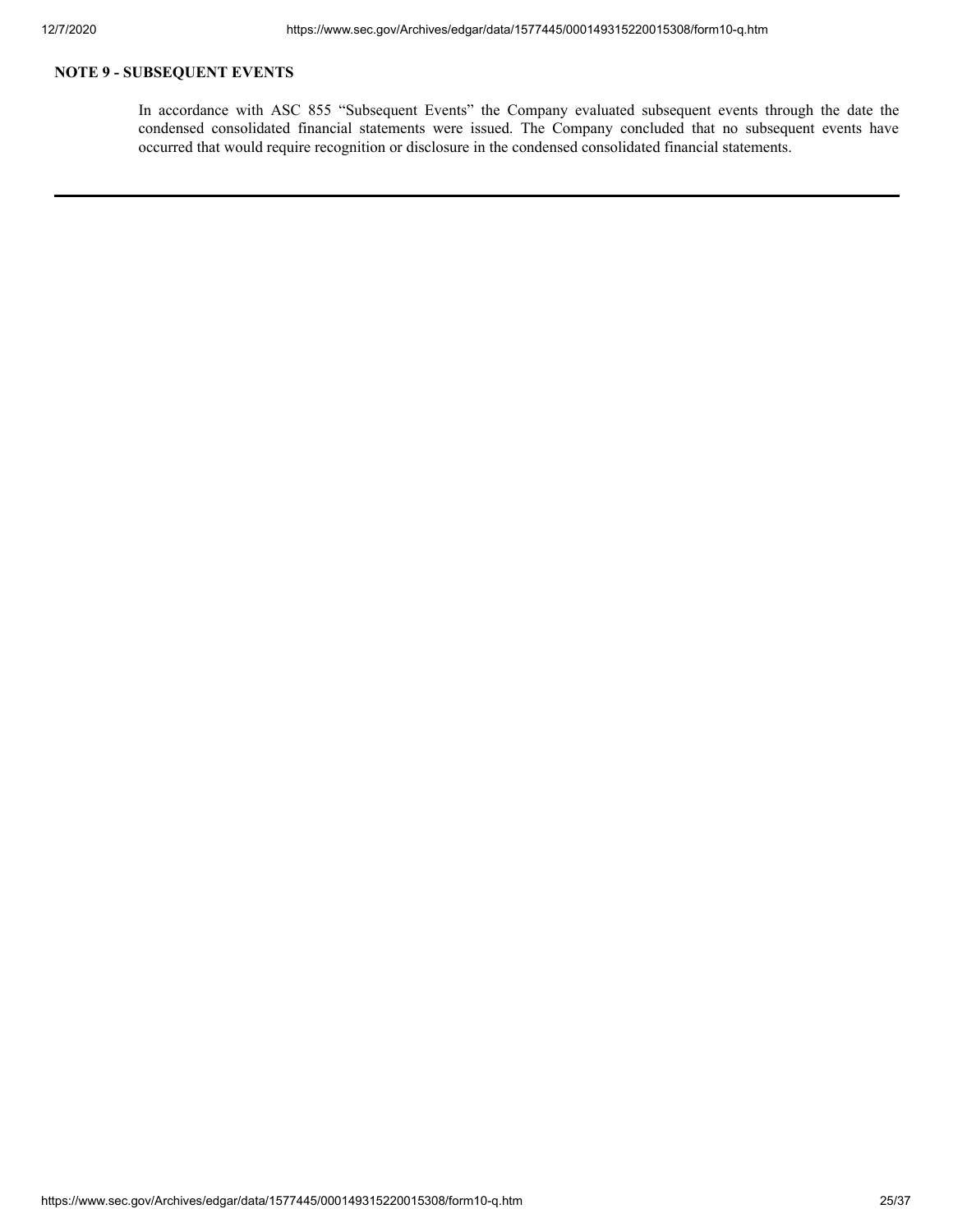- 20 -

## **SCOUTCAM INC.**

NOTES TO THE INTERIM CONDENSED CONSOLIDATED FINANCIAL STATEMENTS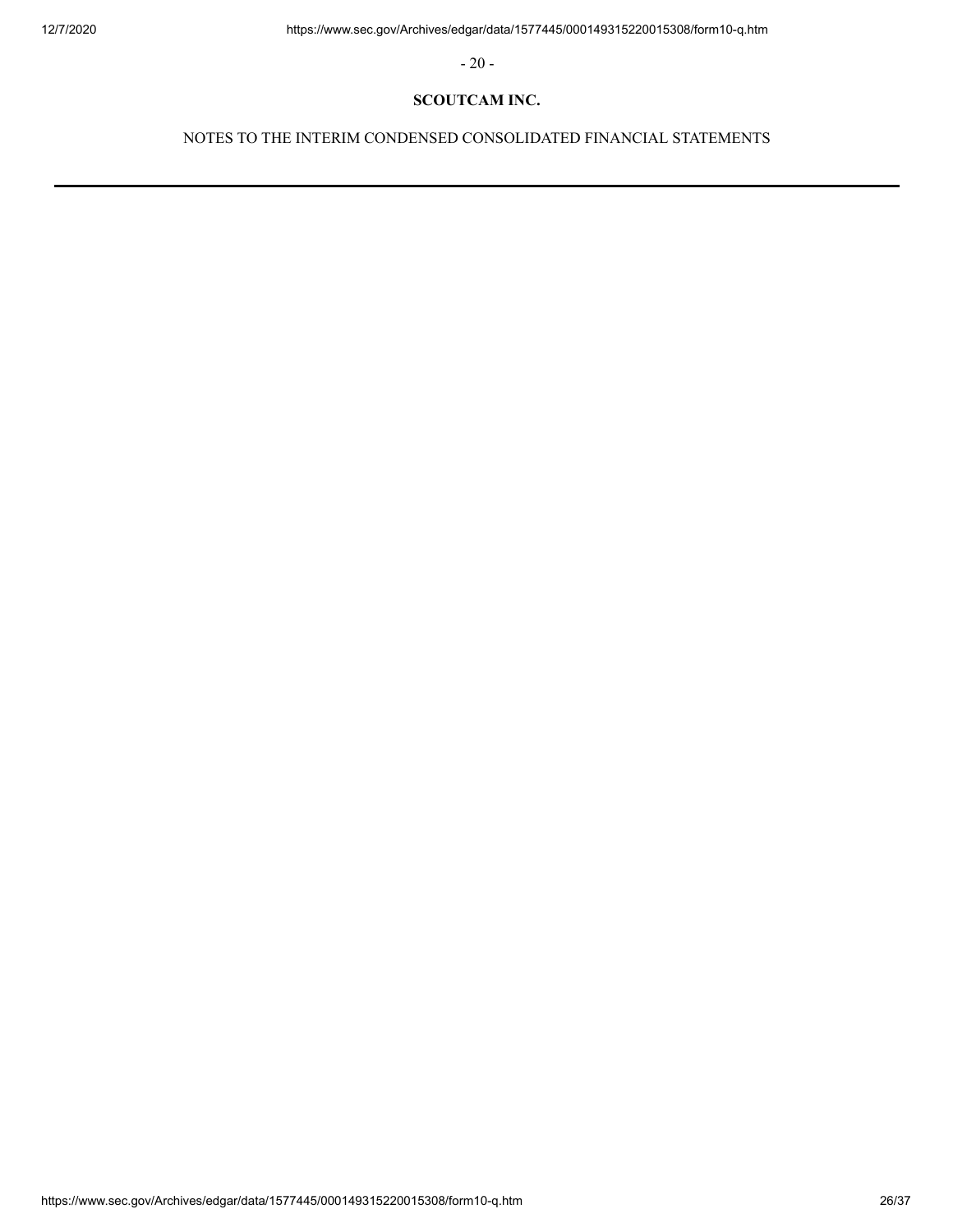- 21 -

#### <span id="page-26-0"></span>**Item 2. Management's Discussion and Analysis of Financial Condition and Results of Operations**

*Readers are advised to review the following discussion and analysis of our financial condition and results of operations together with our consolidated financial statements and related notes thereto included elsewhere in this Quarterly Report on Form 10- Q and the consolidated financial statements and related notes thereto in our Annual Report on Form 10-K for the year ended December 31, 2019. Some of the information contained in this discussion and analysis or set forth elsewhere in this Quarterly Report, including information with respect to our plans and strategy for our business, includes forward-looking statements that involve risks and uncertainties. See "Cautionary Note Regarding Forward-Looking Statements". You should review the "Risk Factors" section of our Annual Report for the fiscal year ended December 31, 2019 for a discussion of important factors that could cause actual results to differ materially from the results described in or implied by the forward-looking statements contained in the following discussion and analysis*.

#### **Overview**

ScoutCam Ltd. (the "Subsidiary") was formed in Israel on January 3, 2019, as a wholly owned subsidiary of Medigus Ltd., an Israeli company ("Medigus"), and commenced operations on March 1, 2019. The Subsidiary was incorporated as a part of the reorganization of Medigus, which was designed to distinguish the Subsidiary's miniaturized imaging business, the micro ScoutCam™ portfolio, from Medigus's other operations and to enable Medigus to form a separate business unit with dedicated resources focused on the promotion of such technology (the "Reorganization"). In December 2019, Medigus and the Subsidiary consummated the Amended and Restated Asset Transfer Agreement, which transferred and assigned certain assets and intellectual property rights related to its miniaturized imaging business.

On March 1, 2019, 12 employees moved from Medigus to the Subsidiary.

The following table summarizes our results of operations for the six month ended June 30, 2020 and 2019, together with the changes in those items in dollars and as a percentage:

|                                     | 2020        | 2019      | $%$ Change |
|-------------------------------------|-------------|-----------|------------|
| Revenues                            | 74,000      | 144,000   | (49)%      |
| Cost of Revenues                    | 281,000     | 304,000   | $(8)\%$    |
| Gross Loss                          | (207,000)   | (160,000) | 29%        |
| Research and development expenses   | 370,000     | 141,000   | 162%       |
| Sales and marketing expense         | 188,000     | 84,000    | 124%       |
| General and administrative expenses | 1,680,000   | 292,000   | 475%       |
| <b>Operating Loss</b>               | (2,445,000) | (677,000) | 261%       |

#### *Revenues*

For the six months ended June 30, 2020, the Subsidiary generated revenues of \$74,000, a decrease of \$70,000 from the six months ended June 30, 2019 revenues.

The decrease in revenues was primarily due to the fact that during the six month ended June 30, 2019, we recorded revenues for services provided to a customer in the amount of approximately \$85,000 (see 'Customer A' in note 11b to our financial statements for the year ended December 31, 2019). We did not receive any revenue from services from this customer during the six months ended June 30, 2020.

## *Cost of Revenues*

Cost of revenues for the six months ended June 30, 2020 were \$281,000, a decrease of \$23,000 compared to cost of revenues of \$304,000 for the six months ended June 30, 2019. The decrease was primarily due to a decrease in materials as a result of a decrease in revenues, partially offset by an increase in payroll expenses as a result of hiring additional employees.

## *Gross Loss*

Gross loss for the six months ended June 30, 2020 was \$207,000, an increase of \$47,000 compared to gross loss of \$160,000 for the six months ended June 30, 2019.

## *Research and Development Expenses*

https://www.sec.gov/Archives/edgar/data/1577445/000149315220015308/form10-g.htm 27/37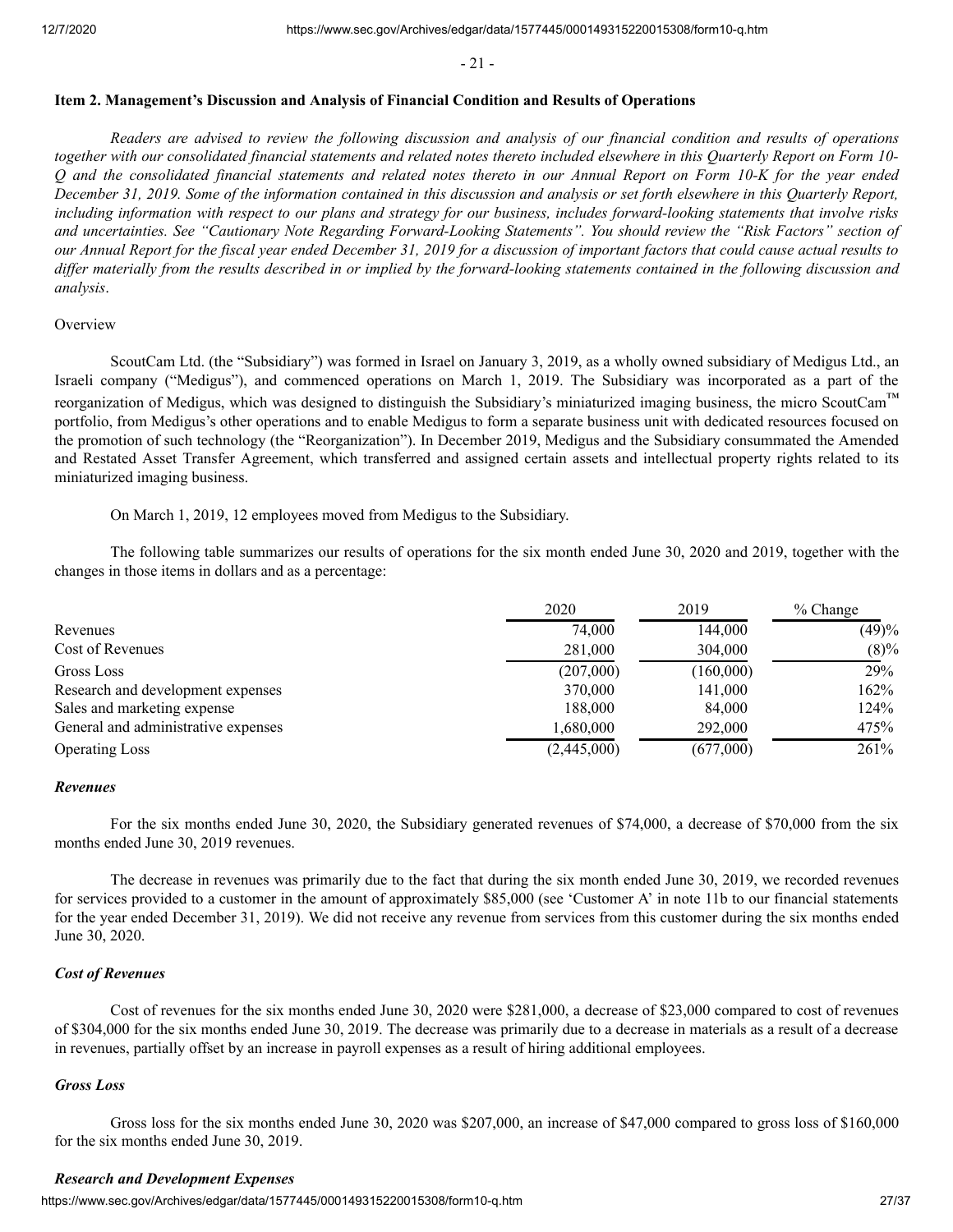Research and development expenses for the six months ended June 30, 2020, were \$370,000, an increase of \$229,000, or 162%, compared to \$141,000 for the six months ended June 30, 2019. The increase was primarily due to an increase in payroll expenses, as result of an increase in share - based compensation expenses (see note 4 to our interim condensed consolidated financial statements as of June 30, 2020) and hiring additional employees.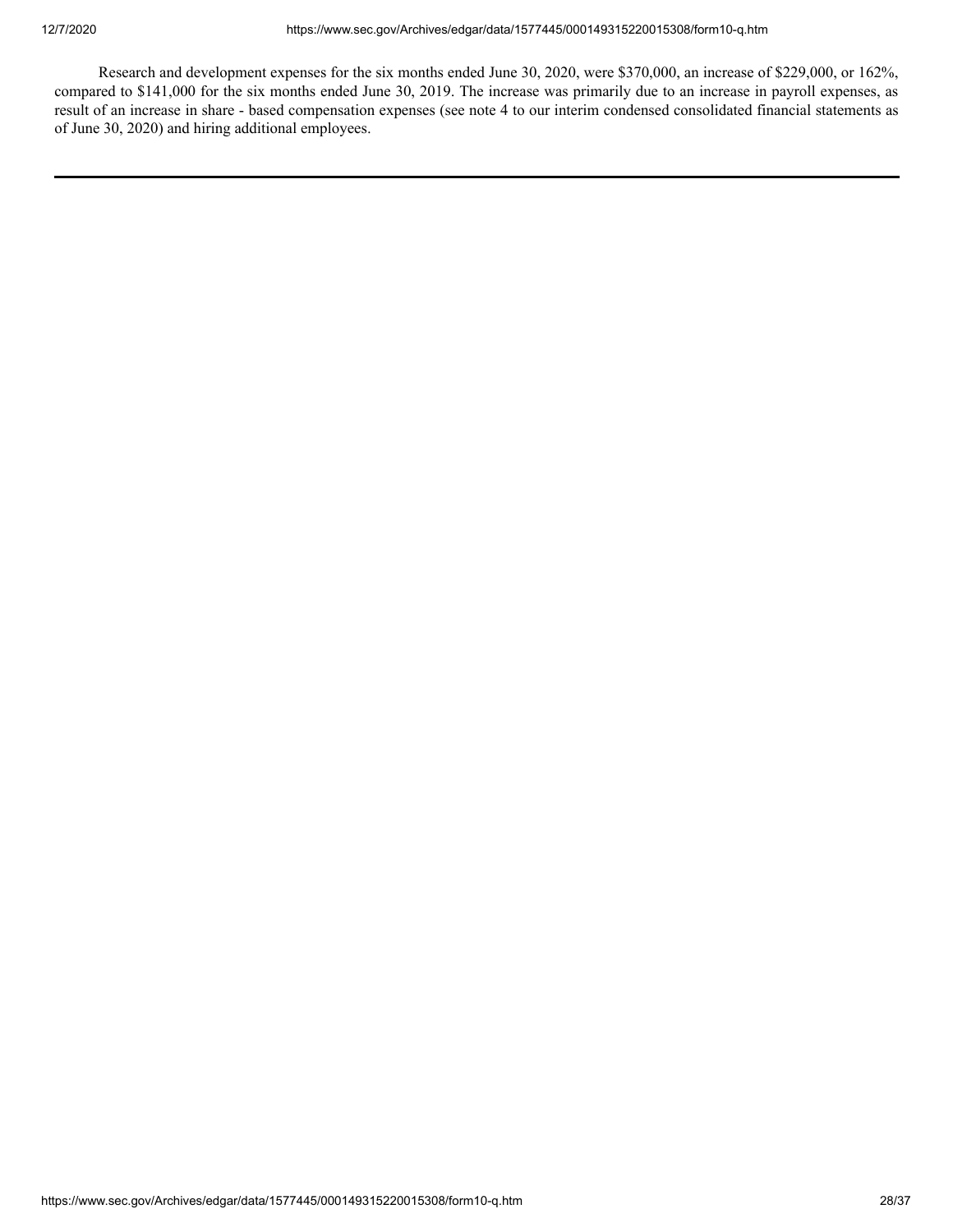- 22 -

## *Sales and Marketing Expenses*

Sales and marketing expenses for the six months ended June 30, 2020, were \$188,000, an increase of \$104,000, or 124%, compared to \$84,000 for the six months ended June 30, 2019. The increase was primarily due to an increase in marketing activities.

## *General and Administrative Expenses*

General and Administrative expenses for the six months ended June 30, 2020, were \$1,680,000, an increase of \$1,388,000, or 475%, compared to \$292,000 for the six months ended June 30, 2019. The increase was primarily due to an increase in payroll expenses, as result of an increase in share - based compensation expenses (see note 4 to our interim condensed consolidated financial statements as of June 30, 2020) and hiring additional employees and an increase in professional services. The increase in professional services resulted from the incorporation of the Subsidiary as an independent company and in connection with the execution of that certain securities exchange agreement involving the Subsidiary.

## *Operating loss*

We incurred an operating loss of \$2,445,000 for the six months ended June 30, 2020, an increase of \$1,768,000, or 261%, compared to operating loss of \$677,000 for the six months ended June 30, 2019. The increase in operating loss was due to \$47,000 increase in gross loss, \$229,000 increase in research and development expenses, \$104,000 increase in sales and marketing expenses and \$1,388,000 increase in administrative and general expenses.

## **Liquidity and Capital Resources**

## *Sources of Liquidity*

The Company has financed its operations primarily through Medigus, private placement transactions for the issuance of common stock and warrants, and sales to customers.

## *Cash Flows*

The following table sets forth the significant sources and uses of cash for the periods set forth below (in dollars):

|                                                      | 2020        | 2019      |
|------------------------------------------------------|-------------|-----------|
| Cash used in Operating Activity                      | (2,277,000) | (899,000) |
| Cash used in Investing Activity                      | (221.000)   |           |
| Cash provided by Financing Activity                  | 2.777,000   | 981,000   |
| Profit from exchange differences on cash equivalents | 84,000      |           |

## *Operating Activities*

For the six months ended June 30, 2020, net cash flows used in operating activities was \$2,277,000, compared to net cash flows used in operating activities of \$899,000 for the six months ended June 30, 2019, an increase of \$1,378,000. The change was mainly due to an increase in net loss and an increase in other accrued expenses, which was partially offset by an increase in stock-based compensation.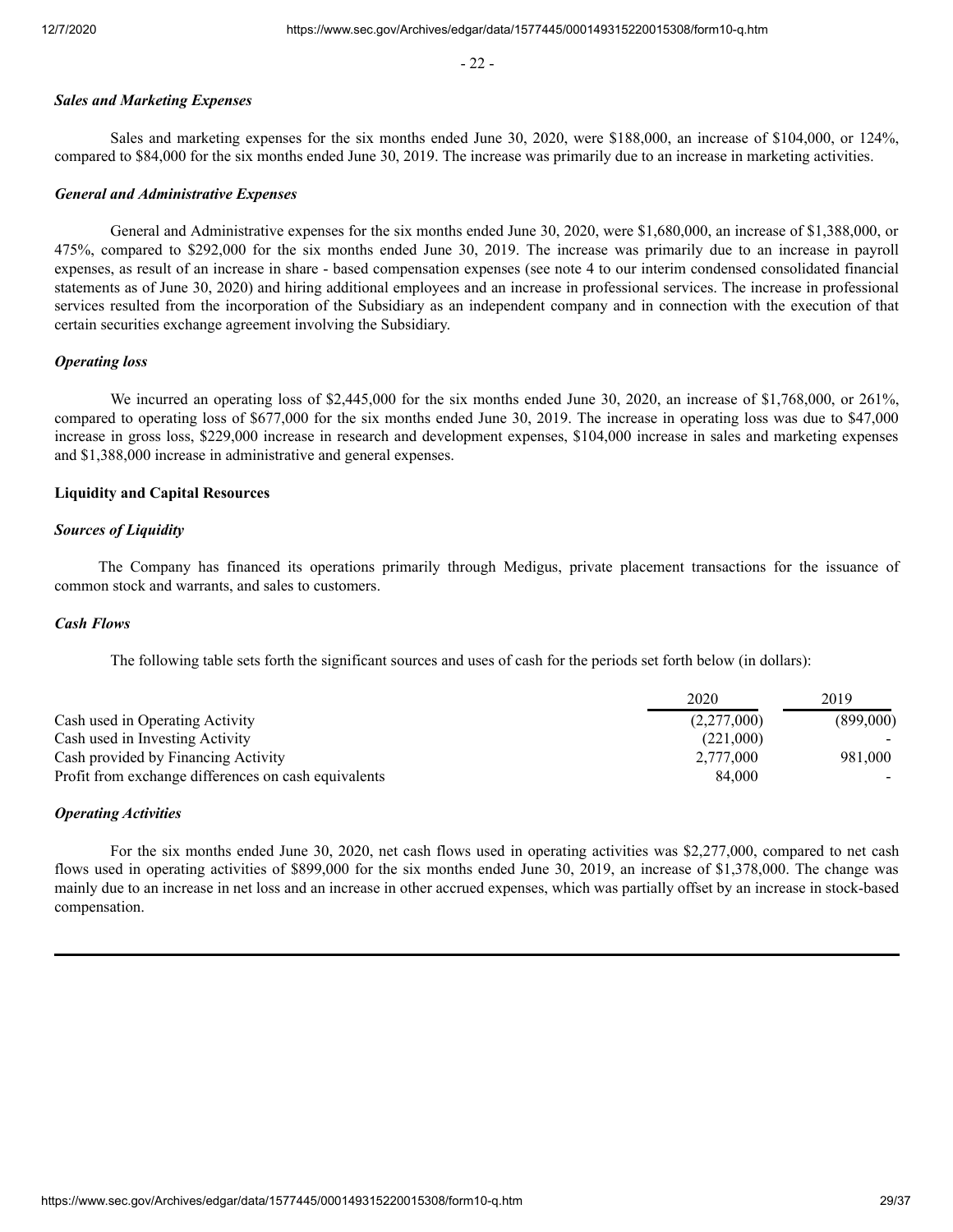- 23 -

# *Investing Activities*

For the six months ended June 30, 2020, net cash flows used in investing activities was \$221,000 as compared to \$0 for the same period of 2019. The change was due to the purchase of property and equipment during the six months ended June 30, 2020.

## *Financing Activities*

For the six months ended June 30, 2020, net cash flows provided by financing activities was \$2,777,000, compared to net cash flows provided by financing activities of \$981,000 for six months ended June 30, 2019.

Net cash provided by financing activities in the six months ended June 30, 2020 consisted of \$2,858,000 in proceeds from the issuance of shares and warrants, and \$81,000 in loan repayments from Medigus. Net cash provided by financing activities in the six months ended June 30, 2019 was generated from the transfer of funds from Medigus.

## *Profit from exchange differences on cash equivalents*

During the six months ended June 30, 2020, the Subsidiary generated profit from exchange differences on cash equivalents of \$84,000. This profit represents a change in the Company's cash and cash equivalents as a result of the change in the dollar exchange rate against the NIS during the six months ended June 30, 2020.

The following table summarizes our results of operations for the three months ended June 30, 2020 and 2019, together with the changes in those items in dollars and as a percentage:

|                                     | 2020      | 2019      | $%$ Change |
|-------------------------------------|-----------|-----------|------------|
| Revenues                            | 34,000    | 120,000   | (72)%      |
| Cost of Revenues                    | 151,000   | 195,000   | (23)%      |
| Gross Loss                          | (117,000) | (75,000)  | 56%        |
| Research and development expenses   | 115,000   | 54,000    | 113%       |
| Sales and marketing expense         | 136,000   | 43,000    | 216%       |
| General and administrative expenses | 568,000   | 176,000   | 223%       |
| <b>Operating Loss</b>               | (936,000) | (348,000) | 169%       |

#### *Revenues*

For the three months ended June 30, 2020, the Subsidiary generated revenues of \$34,000, a decrease of \$86,000 from the three months ended June 30, 2019 revenues.

The decrease in revenues was primarily due to during the three month ended June 30, 2019, we recorded revenues for services provided to a customer in the amount of approximately \$85,000 (see 'Customer A' in note 11b to our financial statements for the year ended December 31, 2019). We did not receive any revenue from services from this customer during the three months ended June 30, 2020.

### *Cost of Revenues*

Cost of revenues for the three months ended June 30, 2020 were \$151,000, a decrease of \$44,000 compared to cost of revenues of \$195,000 for the three months ended June 30, 2019. The decrease was primarily due to a decrease in materials as a result of decrease in revenues, partially offset by an increase in payroll expenses as a result of hiring additional employees.

#### *Gross Loss*

Gross loss for the three months ended June 30, 2020 was \$117,000, an increase of \$42,000 compared to gross loss of \$75,000 for the three months ended June 30, 2019.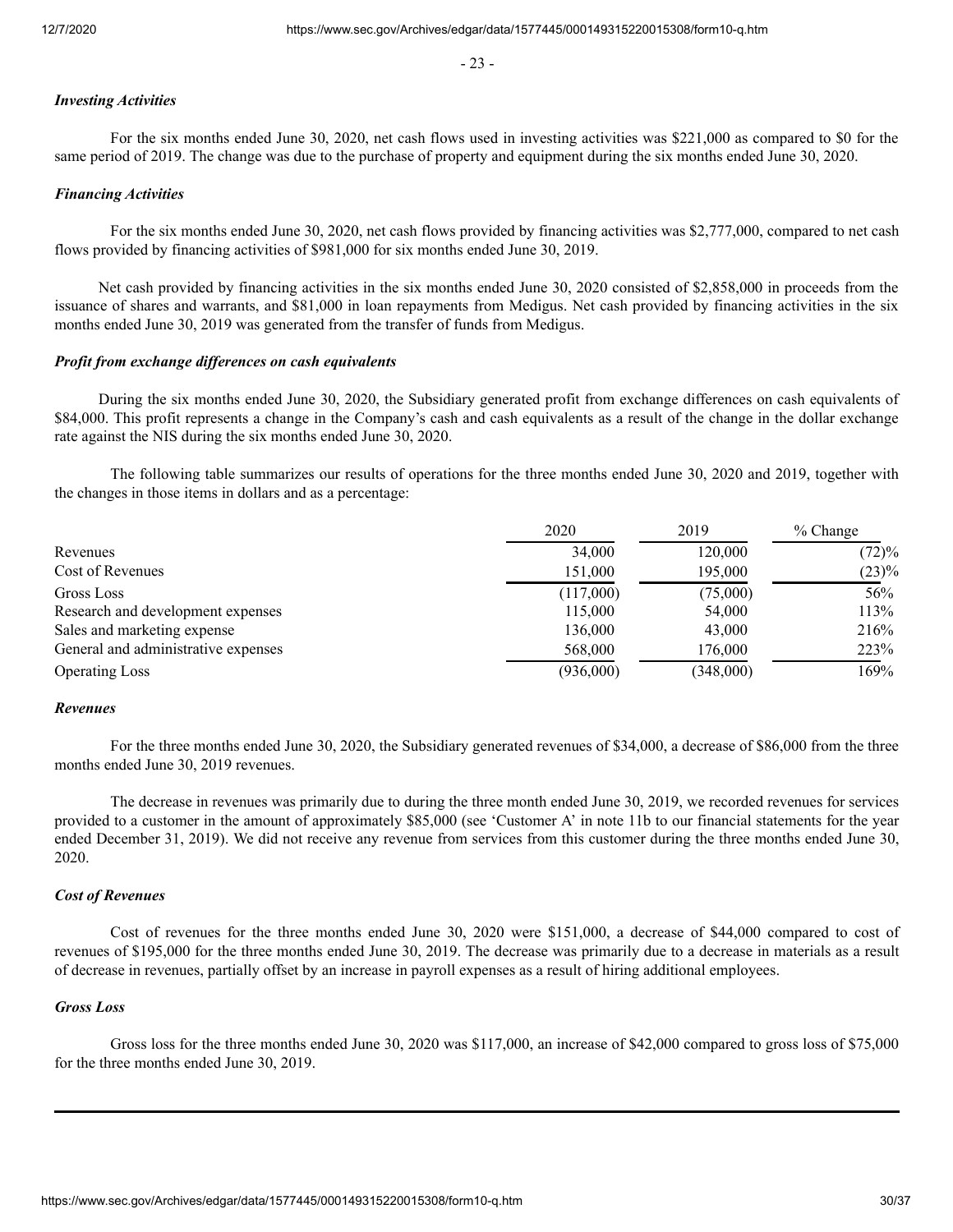- 24 -

## *Research and Development Expenses*

Research and development expenses for the three months ended June 30, 2020, were \$115,000, an increase of \$61,000, or 113%, compared to \$54,000 for the three months ended June 30, 2019. The increase was primarily due to an increase in payroll expenses, as a result of an increase in share - based compensation expenses (see note 4 to our interim condensed consolidated financial statements as of June 30, 2020) and hiring additional employees.

## *Sales and Marketing Expenses*

Sales and marketing expenses for the three months ended June 30, 2020, were \$136,000, an increase of \$93,000, or 216%, compared to \$43,000 for the three months ended June 30, 2019. The increase was primarily due to an increase in marketing activities.

## *General and Administrative Expenses*

General and Administrative expenses for the three months ended June 30, 2020, were \$568,000, an increase of \$392,000, or 223%, compared to \$176,000 for the three months ended June 30, 2019. The increase was primarily due to an increase in payroll expenses, as a result of an increase in share - based compensation expenses (see note 4 to our interim condensed consolidated financial statements as of June 30, 2020) and hiring additional employees and an increase in professional services. The increase in professional services resulted from the incorporation of the Subsidiary as an independent company and in connection with the execution of that certain securities exchange agreement involving the Subsidiary.

## *Operating loss*

We incurred an operating loss of \$936,000 for the three months ended June 30, 2020, an increase of \$588,000, or 169%, compared to operating loss of \$348,000 for the three months ended June 30, 2019. The increase in operating loss was due to \$42,000 increase in gross loss, \$61,000 increase in research and development expenses, \$93,000 increase in sales and marketing expenses and \$392,000 increase in administrative and general expenses.

## **Liquidity and Capital Resources**

#### *Sources of Liquidity*

The Company has financed its operations primarily through Medigus, private placement transactions for the issuance of common stock and warrants, and sales to customers.

## *Cash Flows*

The following table sets forth the significant sources and uses of cash for the periods set forth below (in dollars):

|                                                    | 2020        | 2019      |
|----------------------------------------------------|-------------|-----------|
| Cash used in Operating Activity                    | (1,140,000) | (385,000) |
| Cash used in Investing Activity                    | (36,000)    |           |
| Cash provided by Financing Activity                | 1.949.000   | 377,000   |
| Loss from exchange differences on cash equivalents | (12.000)    |           |

#### *Operating Activities*

For the three months ended June 30, 2020, net cash flows used in operating activities was \$1,140,000, compared to net cash flows used in operating activities of \$385,000 for the three months ended June 30, 2019, an increase of \$755,000. The change was mainly due to an increase in net loss, an increase in inventory and an increase in other accrued expenses, which was partially offset by an increase in stock-based compensation.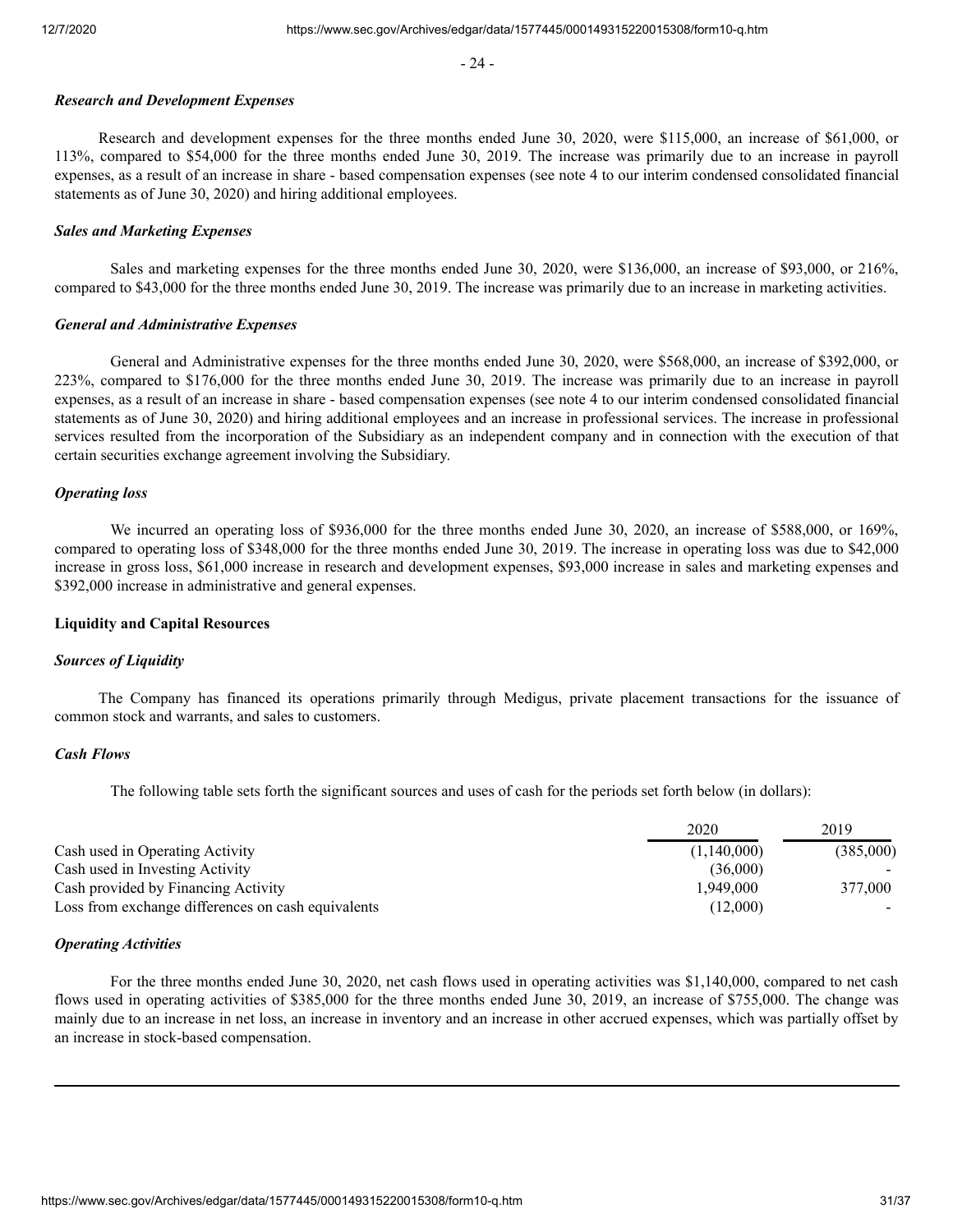- 25 -

## *Investing Activities*

For the three months ended June 30, 2020, net cash flows used in investing activities was \$36,000 as compared to \$0 for the same period of 2019. The change was due to the purchase of property and equipment during the three months ended June 30, 2020.

## *Financing Activities*

For the three months ended June 30, 2020, net cash flows provided by financing activities was \$1,949,000, compared to net cash flows provided by financing activities of \$377,000 for three months ended June 30, 2019.

Net cash provided by financing activities in the three months ended June 30, 2020 consisted of proceeds from the issuance of shares and warrant. Net cash provided by financing activities in the three months ended June 30, 2019 was generated from the transfer of funds from Medigus.

## *Loss from exchange differences on cash equivalents*

During the three months ended June 30, 2020, the Subsidiary generated loss from exchange differences on cash equivalents of \$12,000. This loss represents a change in the Company's cash and cash equivalents as a result of the change in the dollar exchange rate against the NIS during the three months ended June 30, 2020.

## **Future Funding Requirements**

The Company believes that it will require additional financing in order to provide the capital it needs to achieve its growth targets.

## **Off-Balance Sheet Arrangements**

The Subsidiary leases its headquarters in Omer, Israel, with a total of approximately 807 gross square meters. In January 2020, ScoutCam extended the agreement through the end of 2020. The rental payments are linked to the Israeli CPI.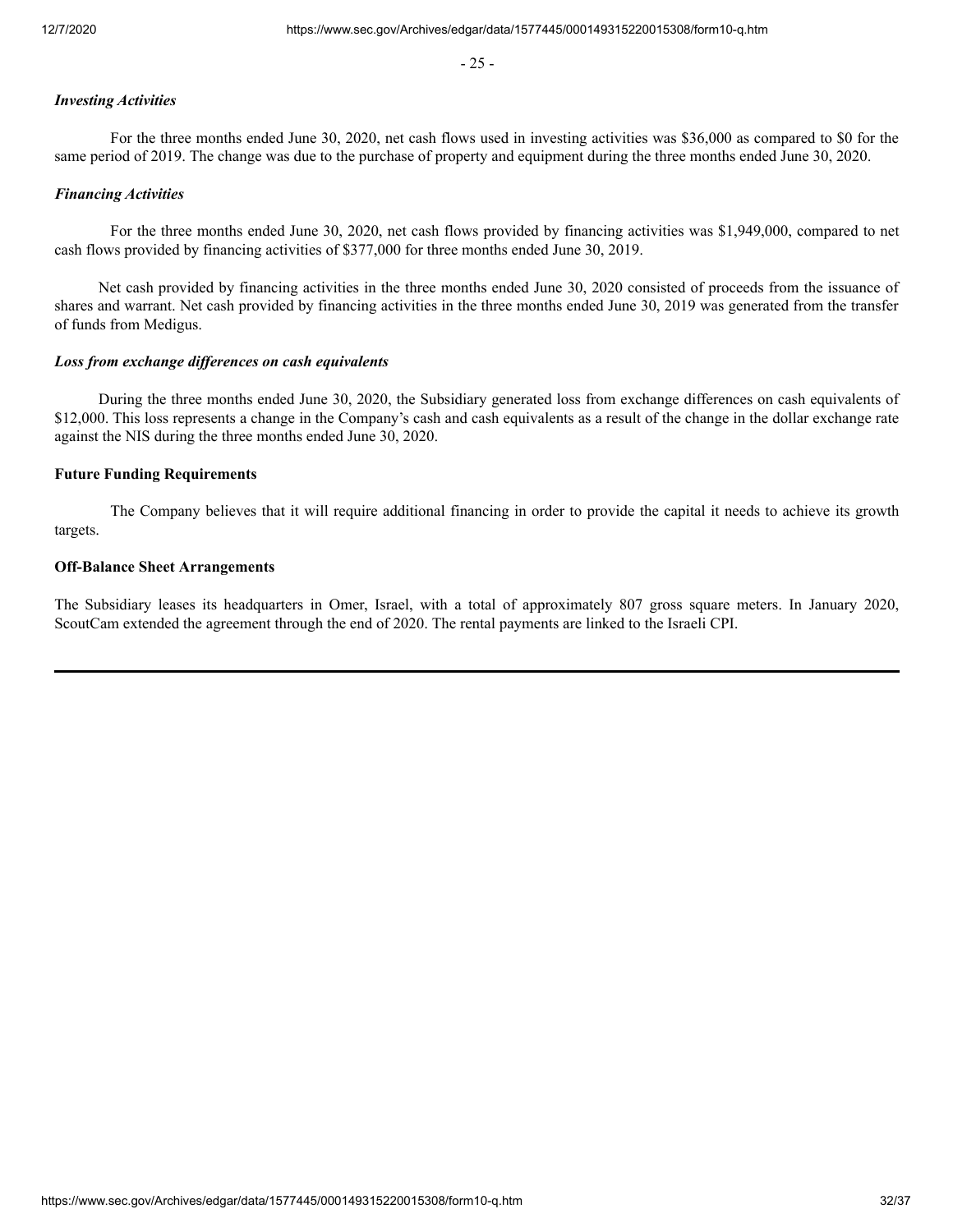- 26 -

## <span id="page-32-0"></span>**Item 3. Quantitative and Qualitative Disclosures About Market Risk.**

As a smaller reporting company, we are not required to provide the information requested by this Item.

#### <span id="page-32-1"></span>**Item 4. Controls and Procedures.**

#### *Evaluation of Disclosure Controls and Procedures*

Our management, with the participation of our Chief Executive Officer (CEO) and Chief Financial Officer (CFO), evaluated the effectiveness of our disclosure controls and procedures as of June 30, 2020. The term "disclosure controls and procedures," as defined in Rules 13a-15(e) and 15d-15(e) under the Exchange Act, means controls and other procedures of a company that are designed to ensure that information required to be disclosed by a company in the reports that it files or submits under the Exchange Act is recorded, processed, summarized and reported, within the time periods specified in the SEC's rules and forms. Disclosure controls and procedures include, without limitation, controls and procedures designed to ensure that information required to be disclosed by a company in the reports that it files or submits under the Exchange Act is accumulated and communicated to the company's management, including its principal executive and principal financial officers, as appropriate to allow timely decisions regarding required disclosure. Management recognizes that any controls and procedures, no matter how well designed and operated, can provide only reasonable assurance of achieving their objectives and management necessarily applies its judgment in evaluating the cost-benefit relationship of possible controls and procedures. As a result of the material weakness in our internal control over financial reporting described below, our Chief Executive Officer and Chief Financial Officer concluded that our disclosure controls and procedures were not effective at the reasonable assurance level as of June 30, 2020.

In connection with the audit of our 2019 annual consolidated financial statements, we identified a material weakness in our internal control over financial reporting related to the complexities involving the accounting for our reverse recapitalization transaction. The cause of this material weakness was due to the complex accounting related to the reverse recapitalization transaction, which required additional qualified accounting personnel with an appropriate level of experience, and additional controls in the period-end financial reporting process commensurate with the complexity of the matter. A material weakness is defined as a deficiency, or combination of deficiencies, in internal control over financial reporting such that there is a reasonable possibility that a material misstatement of annual or interim financial statements will not be prevented or detected and corrected on a timely basis. The material weakness did not result in any identified misstatements to the financial statements, and there were no changes to previously released financial results. In light of the material weakness, we performed additional analyses and other post-closing procedures and hired an additional accounting personnel to ensure our consolidated financial statements are prepared in accordance with U.S. GAAP. Accordingly, our CEO and CFO have certified that, based on their knowledge, the consolidated financial statements, and other financial information included in this Form 10-Q, fairly present in all material respects our financial condition, results of operations and cash flows as of, and for, the periods presented in this Form 10-Q.

Because of its inherent limitations, internal control over financial reporting may not prevent or detect misstatements. Also, projections of any evaluation of effectiveness to future periods are subject to the risks that controls may become inadequate because of changes in conditions, or that the degree of compliance with the policies or procedures may deteriorate.

## **Remediation Efforts to Address Material Weakness**

We began remediation efforts in the second quarter of 2020 for our accounting of non-routine complex transactions control by hiring additional personnel for our finance team. We continue to evaluate our internal and external technical accounting resources to ensure they are appropriate for us and our needs. Additionally, there is a renewed emphasis on our process going forward for initial identification of potential contracts and transactions that may be non-routine and complex during a reporting period, and then conducting the necessary procedures with the full internal accounting team and external consultants to review and research the proper guidance and approach toward the accounting, and documenting as such in a white paper or memo as needed.

We believe these measures, and others that may be implemented, will remediate the material weakness in internal control over financial reporting described above.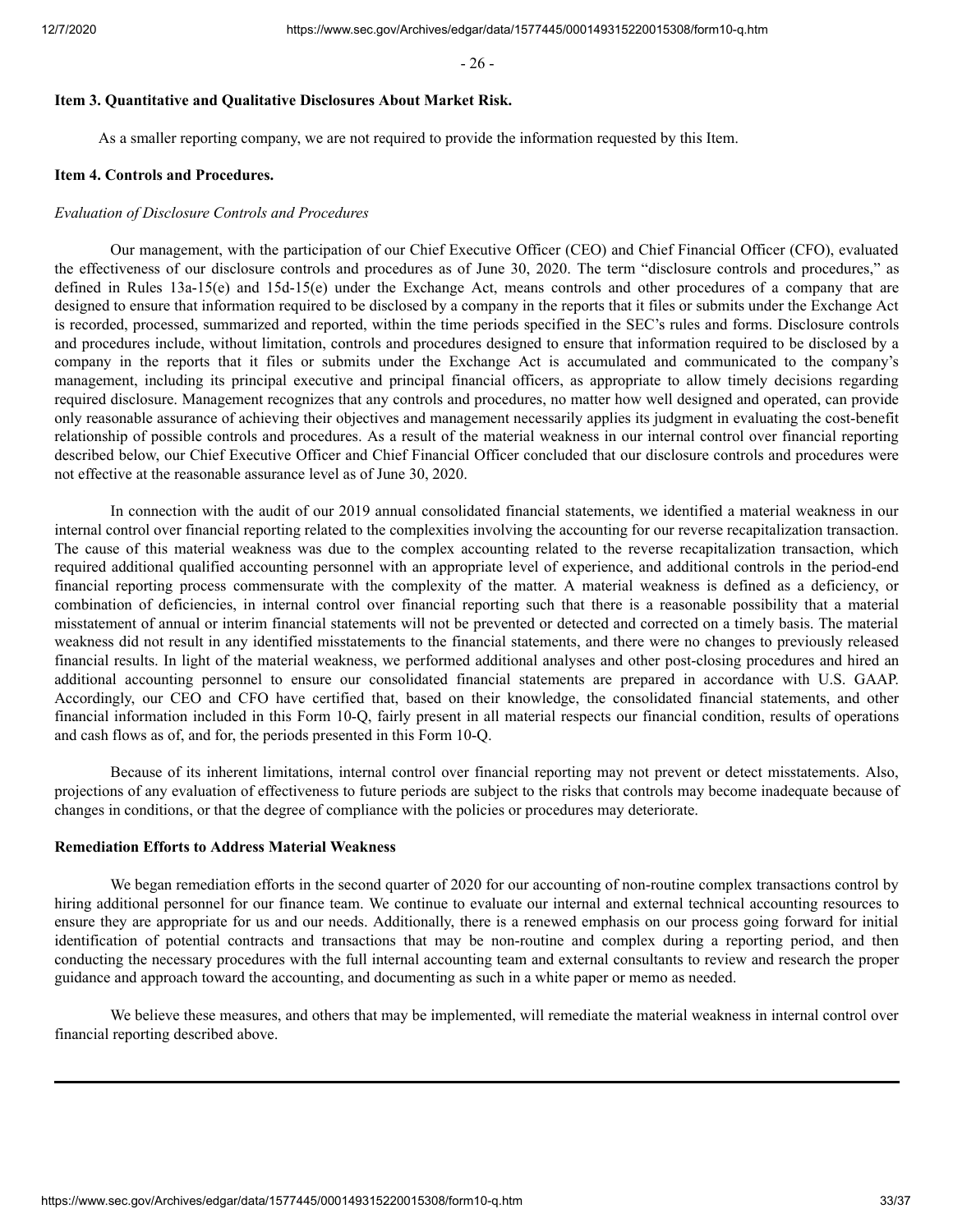- 27 -

The material weakness will not be considered formally remediated until the control has operated effectively for a sufficient period of time, and after management has concluded, through testing, that the control is operating effectively.

## **Changes in Internal Control over Financial Reporting**

Other than the changes intended to remediate the material weakness noted above, there was no change in our internal control over financial reporting (as defined in Rules 13a-15(f) and 15d-15(f) under the Exchange Act) during the fiscal quarter ended June 30, 2020 that has materially affected, or is reasonably likely to materially affect, our internal control over financial reporting.

## **PART II- OTHER INFORMATION**

## <span id="page-33-1"></span><span id="page-33-0"></span>**ITEM 1. LEGAL PROCEEDINGS**

Not applicable.

#### **ITEM 1A. RISK FACTORS.**

Our business faces many risks, a number of which are described under the caption "Risk Factors" in our Annual Report on Form 10-K for the fiscal year ended December 31, 2019 (the "2019 Annual Report"). Other than as set forth below, there have been no material changes from the risk factors previously disclosed in our 2019 Annual Report. The risks described in the 2019 Annual Report and below may not be the only risks we face. Other risks of which we are not yet aware, or that we currently believe are not material, may also materially and adversely impact our business operations or financial results. If any of the events or circumstances described in the risk factors contained in the 2019 Annual Report or described below occurs, our business, financial condition or results of operations could be adversely impacted and the value of an investment in our securities could decline. Investors and prospective investors should consider the risks described in the 2019 Annual Report and below, and the information contained under the caption "Forward-Looking Statements" and elsewhere in this Quarterly Report on Form 10-Q before deciding whether to invest in our securities.

## *The COVID-19 pandemic has adversely affected our business and operations, and the continued outbreak of the pandemic may cause further material and adverse harm to our business and operations.*

The recent outbreak of COVID-19, which originated in Wuhan, China in late 2019, has since spread to multiple countries, including the United States and Israel. On March 11, 2020, the World Health Organization declared the outbreak a pandemic. While COVID-19 is still spreading and the final implications of the pandemic are difficult to estimate at this stage, it is clear that it has affected the lives of a large portion of the global population. At this time, the pandemic has caused states of emergency to be declared in various countries, travel restrictions imposed globally, quarantines established in certain jurisdictions and various institutions and companies being closed. We are actively monitoring the pandemic and we are taking necessary measures to respond to the situation in cooperation with the various stakeholders.

Based on guidelines instituted by the Israeli government, employers (including us) are required to allow employees to work remotely. In that regard, and in compliance with all applicable Israeli rules and guidelines, our offices have remained open since the middle of March 2020, but certain of our essential employees worked, and continue to work, remotely. Accordingly, Israeli containment measures have caused a number of disruptions to our business operations, including, but not limited to, the inability of our employees to access our facilities in a normal fashion.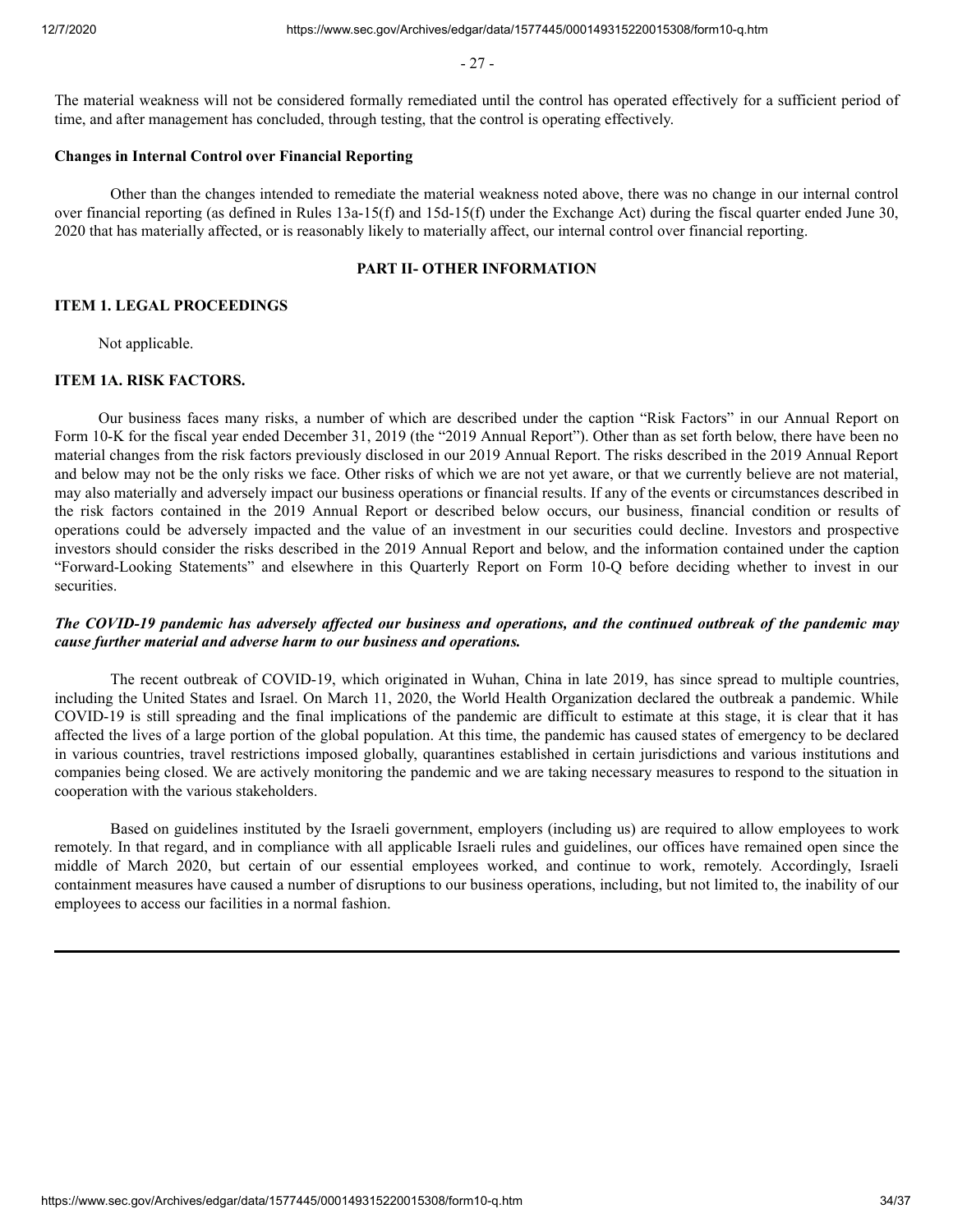- 28 -

Additionally, COVID-19 may also result in the inability of our manufacturers to deliver components or finished products on a timely basis, and may also result in the inability of our suppliers to deliver the parts required by our manufacturers to complete manufacturing of components or finished products. The extent to which COVID-19 will impact our operations moving forward remains uncertain. A number of factors will determine the trajectory of such impact, including the duration and severity of the outbreak, the possibility of a "second wave", and the actions that may be required to contain and/or treat COVID-19. In particular, the continued spread of COVID-19 globally could adversely impact our operations and workforce, including our research and clinical trials and its ability to raise capital, which in turn could have an adverse impact on our business, financial condition and results of operation.

## **ITEM 2. UNREGISTERED SALES OF EQUITY SECURITIES AND USE OF PROCEEDS**

None.

## **ITEM 3. DEFAULTS UPON SENIOR SECURITIES**

None.

## **ITEM 4. MINE SAFETY DISCLOSURE**

Not applicable.

## **ITEM 5. OTHER INFORMATION**

None.

## <span id="page-34-0"></span>**ITEM 6. EXHIBITS.**

(a) The following documents are filed as exhibits to this Quarterly Report or incorporated by reference herein.

## **Exhibit**

| <b>Number</b> | <b>Description</b>                                                                                                                                                                                                                         |
|---------------|--------------------------------------------------------------------------------------------------------------------------------------------------------------------------------------------------------------------------------------------|
| 10.1          | Securities Purchase Agreement, dated May 18, 2020, by and between ScoutCam Inc. and M. Arkin (1999) Ltd.<br>(incorporated by reference to Exhibit 10.1 to our Current Report on Form 8-K filed with the SEC on May 19, 2020)               |
| 10.2          | Registration Rights Agreement, dated May 18, 2020, by and between ScoutCam Inc. and M. Arkin (1999) Ltd.<br>(incorporated by reference to Exhibit 10.2 to our Current Report on Form 8-K filed with the SEC on May 19, 2020)               |
| 10.3          | Voting Agreement, dated May 18, 2020, by and among ScoutCam Inc. Medigus Ltd. and M. Arkin (1999) Ltd.<br>(incorporated by reference to Exhibit 10.3 to our Current Report on Form 8-K filed with the SEC on May 19, 2020)                 |
| 10.4          | Letter Agreement, dated May 18, 2020, by and among ScoutCam Inc., ScoutCam Ltd., Medigus Ltd. and M. Arkin (1999)<br>Ltd. (incorporated by reference to Exhibit 10.4 to our Current Report on Form 8-K filed with the SEC on May 19, 2020) |
| 10.5          | Warrant A, by and between ScoutCam Inc. and M. Arkin (1999) Ltd. (incorporated by reference to Exhibit 10.5 to our<br>Current Report on Form 8-K filed with the SEC on May 19, 2020)                                                       |
| 10.6          | Warrant B, by and between ScoutCam Inc. and M. Arkin (1999) Ltd. (incorporated by reference to Exhibit 10.6 to our<br>Current Report on Form 8-K filed with the SEC on May 19, 2020)                                                       |
| 10.7          | Side Letter Agreement, by and between ScoutCam Inc. and Medigus Ltd., dated June 23, 2020 (incorporated by reference to<br>Exhibit 10.1 to our Current Report on Form 8-K filed with the SEC on June 24, 2020)                             |
| 10.8          | Form of Warrant A by and between ScoutCam Inc. and Medigus Ltd. (incorporated by reference to Exhibit 10.2 to our<br>Current Report on Form 8-K filed with the SEC on June 24, 2020)                                                       |
| 10.9          | Form of Warrant A by and between ScoutCam Inc. and Medigus Ltd. (incorporated by reference to Exhibit 10.3 to our<br>Current Report on Form 8-K filed with the SEC on June 24, 2020)                                                       |
| $31.1*$       | Certification of Principal Executive Officer pursuant to Section 302 of the Sarbanes-Oxley Act                                                                                                                                             |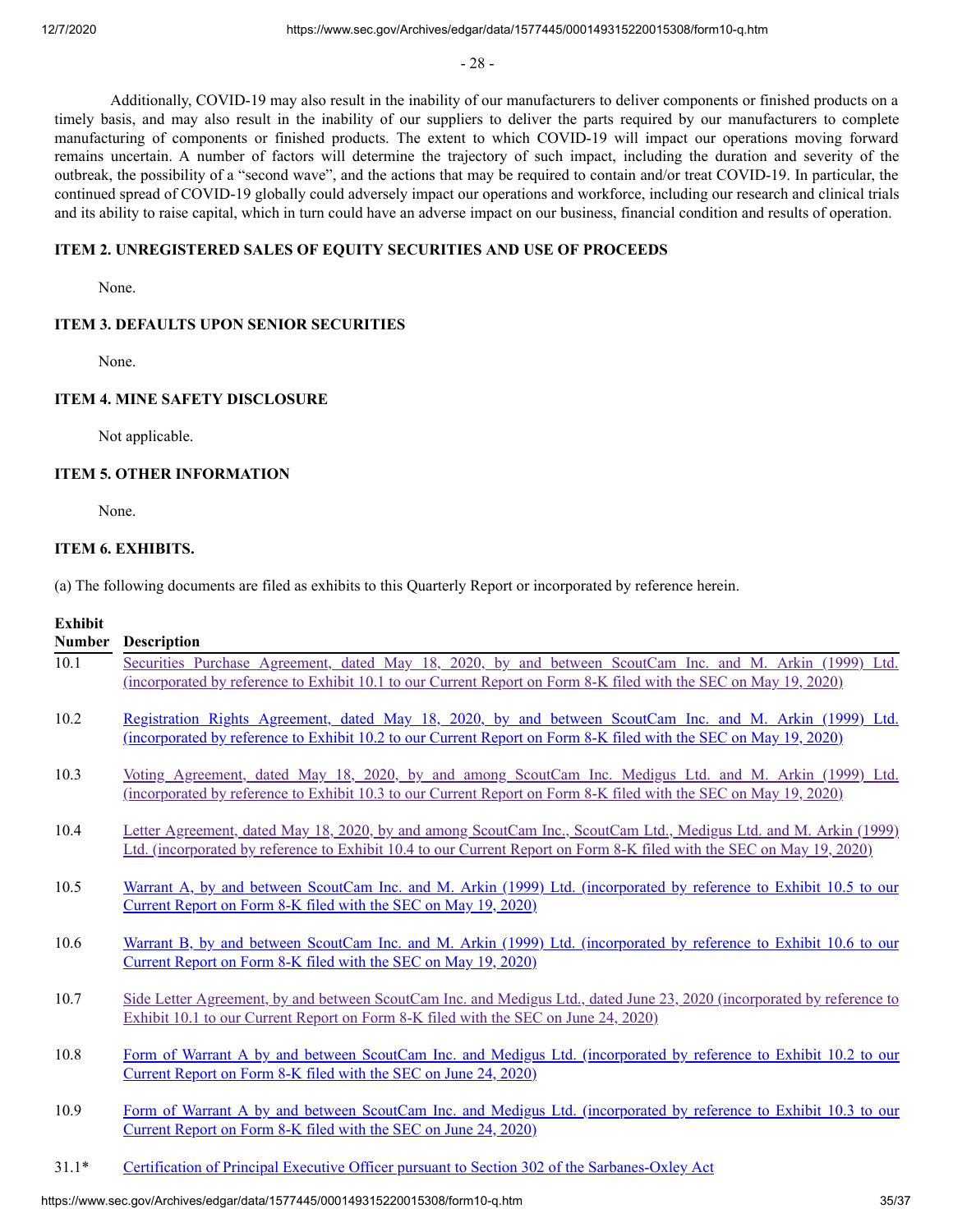- 31.2\* [Certification of Principal Financial Officer pursuant to Section 302 of the Sarbanes-Oxley Act](https://www.sec.gov/Archives/edgar/data/1577445/000149315220015308/ex31-2.htm)
- 32.1\*\* [Certification of Principal Executive Officer pursuant to 18 U.S.C. Section 1350, as adopted pursuant to Section 906 of the](https://www.sec.gov/Archives/edgar/data/1577445/000149315220015308/ex32-1.htm) Sarbanes-Oxley Act of 2002
- 32.2\*\* [Certification of Principal Financial Officer pursuant to 18 U.S.C. Section 1350, as adopted pursuant to Section 906 of the](https://www.sec.gov/Archives/edgar/data/1577445/000149315220015308/ex32-2.htm) Sarbanes-Oxley Act of 2002
- 101.INS XBRL Instance Document
- 101.INS XBRL Taxonomy Extension Schema Document
- 101.CAL XBRL Taxonomy Extension Calculation Linkbase Document
- 101.DEF XBRL Taxonomy Extension Definition Linkbase Document
- 101.LAB XBRL Taxonomy Extension Label Linkbase Document
- 101.PRE XBRL Taxonomy Extension Presentation Linkbase Document
- \* Filed herewith.
- \*\* Furnished herewith.